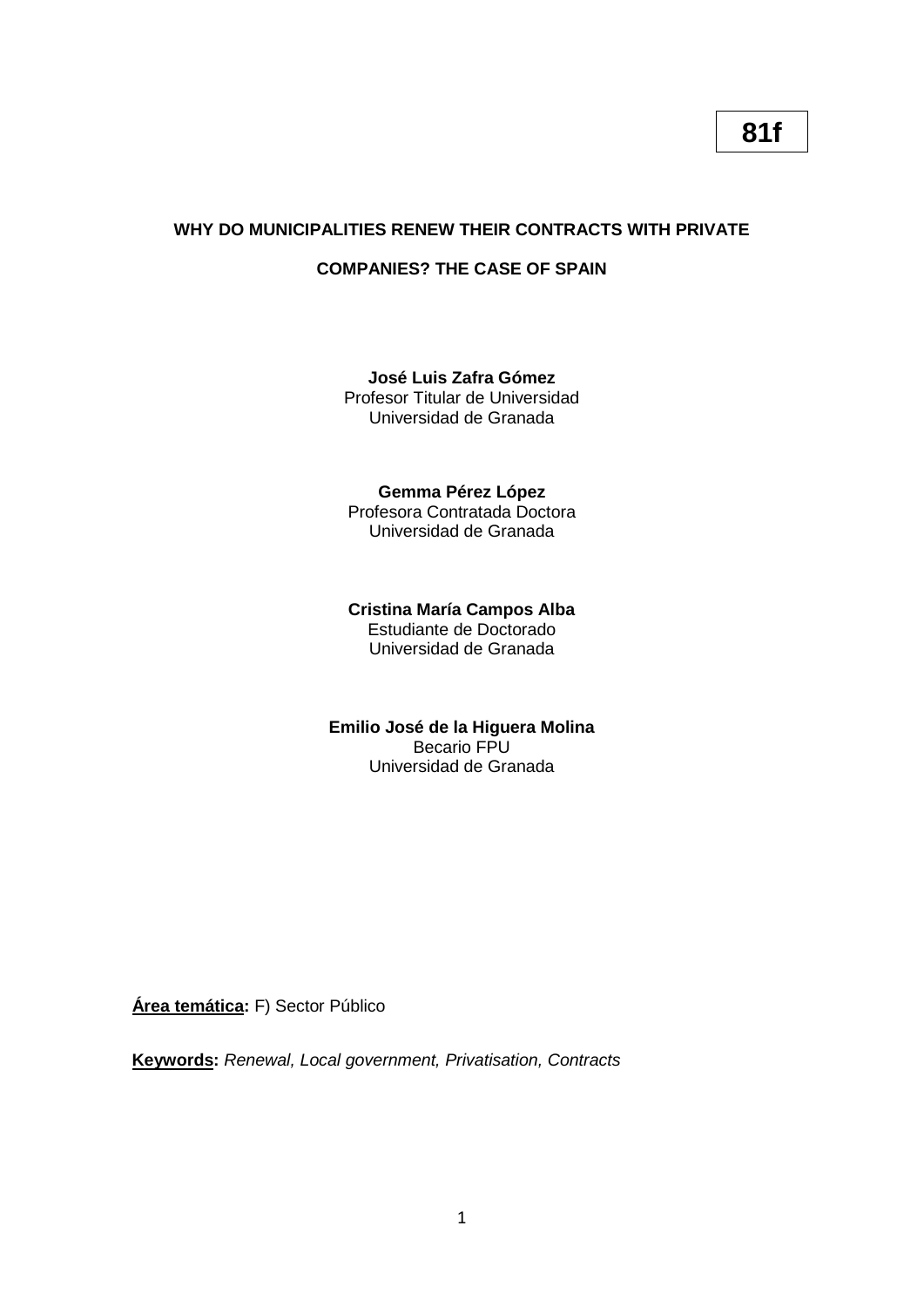### **WHY DO MUNICIPALITIES RENEW THEIR CONTRACTS WITH PRIVATE**

### **COMPANIES? THE CASE OF SPAIN**

### **Abstract**

After analysing the explanatory factors underlying the renewal of privatisation contracts, this paper examines the likelihood of local authorities renewing their contracts with private entities for the provision of public services, by studying a sample of 623 Spanish municipalities for the period 2002-2013, using a logit model. The type of service, the duration of the contract and certain political and economic factors were all found to influence the renewal or otherwise of this type of contract. Moreover, this effect differed between initial privatisation and subsequent contract renewal.

### **Keywords**

*Renewal, Local government, Privatisation, Contracts.*

### **Resumen**

Después de analizar los factores explicativos de la renovación de los contratos, este artículo examina la probabilidad de que la autoridades locales renueven sus contratos con entidades privadas para la provision de los servicios públicos, analizando para ello una muestra de 623 municipios españoles para el periodo 2002-2013, a través de un modelo logit. Así, se ha podido demostrar que el tipo de servicio, la duración del contrato y ciertos factores politicos y económicos tienen influencia tanto en los contratos, como en la renovación de los mismos. Además, este efecto difiere entre los procesos de privatización inicial y los subsecuentes procesos de renovación de los mismos.

**Palabras clave:** *Renovación, Gobiernos locales, Privatización, Contratos*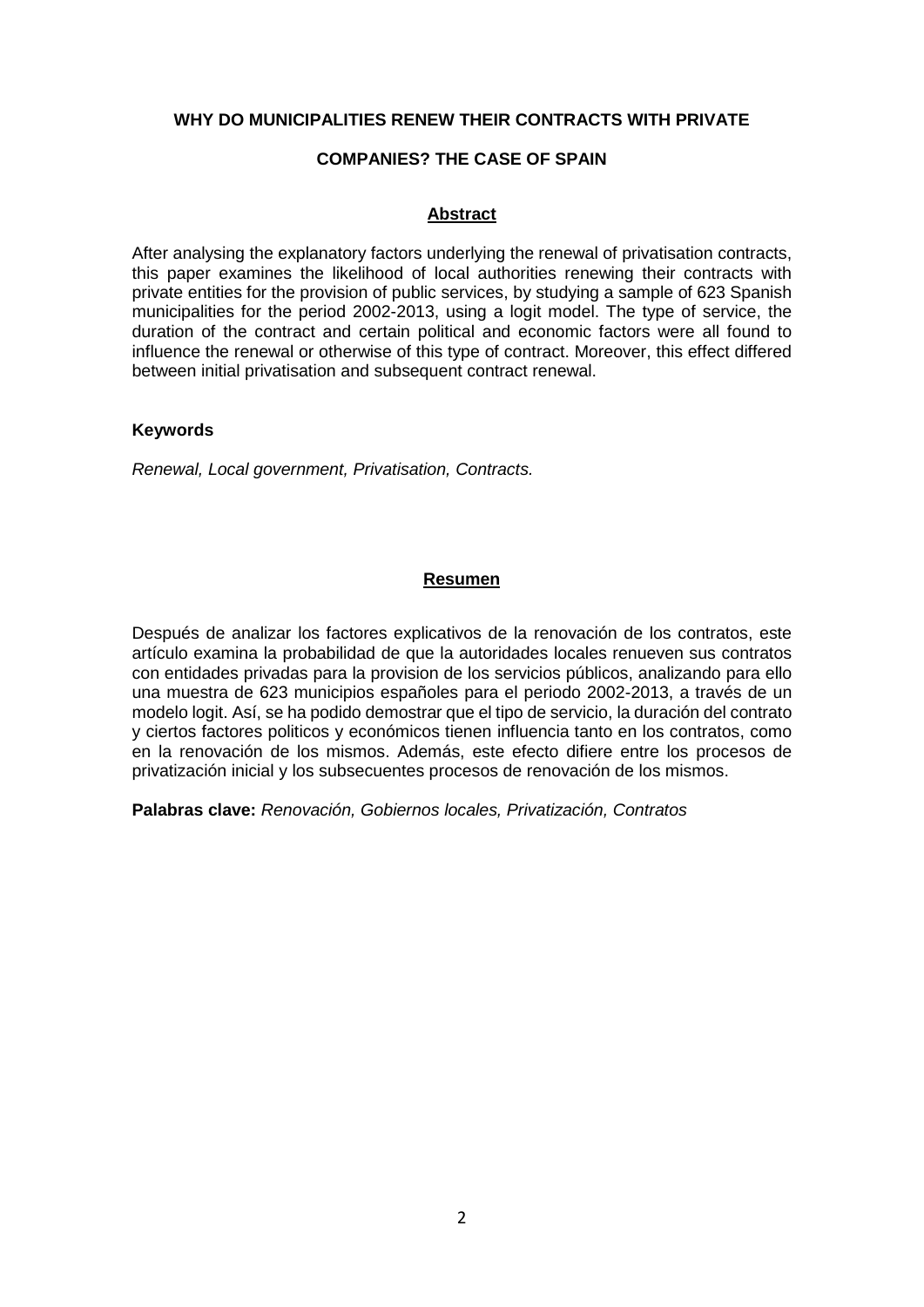#### **Introduction**

In recent years, due in part to the current context of global economic and financial crisis, many local authorities have sought to achieve significant cost savings. Numerous studies have been conducted into how this goal may be achieved, and privatisation has been identified as an important mechanism in this respect (Zafra-Gómez et al., 2016).

Although cost savings are one of the most sought-after outcomes, this is not the only benefit derived from privatisation. This change can also favour the optimisation of resources and/or promote competitiveness (Bel and Fageda, 2006) and some proponents argue that privatisation can contribute to enhancing service quality (Levine, 1978; Christoffersen and Bo Larsen, 2007) and to raising levels of efficiency (Osborne and Gaebler, 1992; Boyne, 1998; Hodge, 2000; Bel et al., 2010; Plata-Díaz et al., 2014).

Nevertheless, studies of privatisation have raised doubts about the real-world benefits obtained by the local authorities that have adopted this form of service provision. Questions have been raised as to whether privatisation actually increases efficiency levels, citing empirical evidence that privatisation does not achieve cost savings (Stevens, 1978; Bel et al., 2010; Berg and Marques, 2011; Hodge, 2000; Simões and Marques, 2012). Similarly, Domberger and Jensen (1997) and Jensen and Stonecash (2005), among others, found no evidence that privatisation reforms produce cost savings or efficiency improvements.

Furthermore, even if privatisation does reduce costs, it may also incur transaction costs (Brown and Potoski, 2003). In view of these conflicting opinions, we believe it necessary to analyse whether privatisation actually generates sufficient cost savings to offset any transaction costs, taking into account that the changeover will probably involve significant new costs in terms of the significant time and effort required to dismantle existing production and management systems and to create new ones. It should be taken into account that such an assessment should be conducted over the long term (Mañez et al., 2016), as a short-term outlook could produce erroneous results. In the presence of significant transaction costs, we would expect few changes in the form of service delivery (Brown et al., 2008). Another important feature that could shed light on the viability of privatisation is that of the possibility of its renewal. This aspect is rarely discussed in the literature, and is the focus of our study in this paper.

The analysis of privatisation contracts and their renewal should include characteristics such as the type of service, the complexity of its provision and the duration of the contract – factors that may determine its renewal or otherwise (Joskow, 1987; Bel and Fageda, 2011; Rodrigues et al., 2012; Brown et al., 2015).

Taking into account the above considerations, the main aim of this paper is to analyse the factors that might influence the renewal of contracts for the privatisation of local public services, taking renewal to mean the continued provision of a public service by a private body following the conclusion of the initial period of contract validity. To achieve the study goals, we examined various factors, including characteristics of the contracts, such as their duration, the type of services provided, and economic, financial, political and socio-economic factors, in the context of a large set of privatisation contract renewals that took place during the period 2002-2013 in Spanish municipalities. This analysis was performed using logistic regression (Dubin and Navarro, 1988; Bel and Fageda, 2007, 2009; Ashworth et al., 2005).

The results obtained indicate that this type of contract renewal depends largely on the type of services to be provided; in general, water supply and treatment, waste disposal and public transport, which present the highest degree of service complexity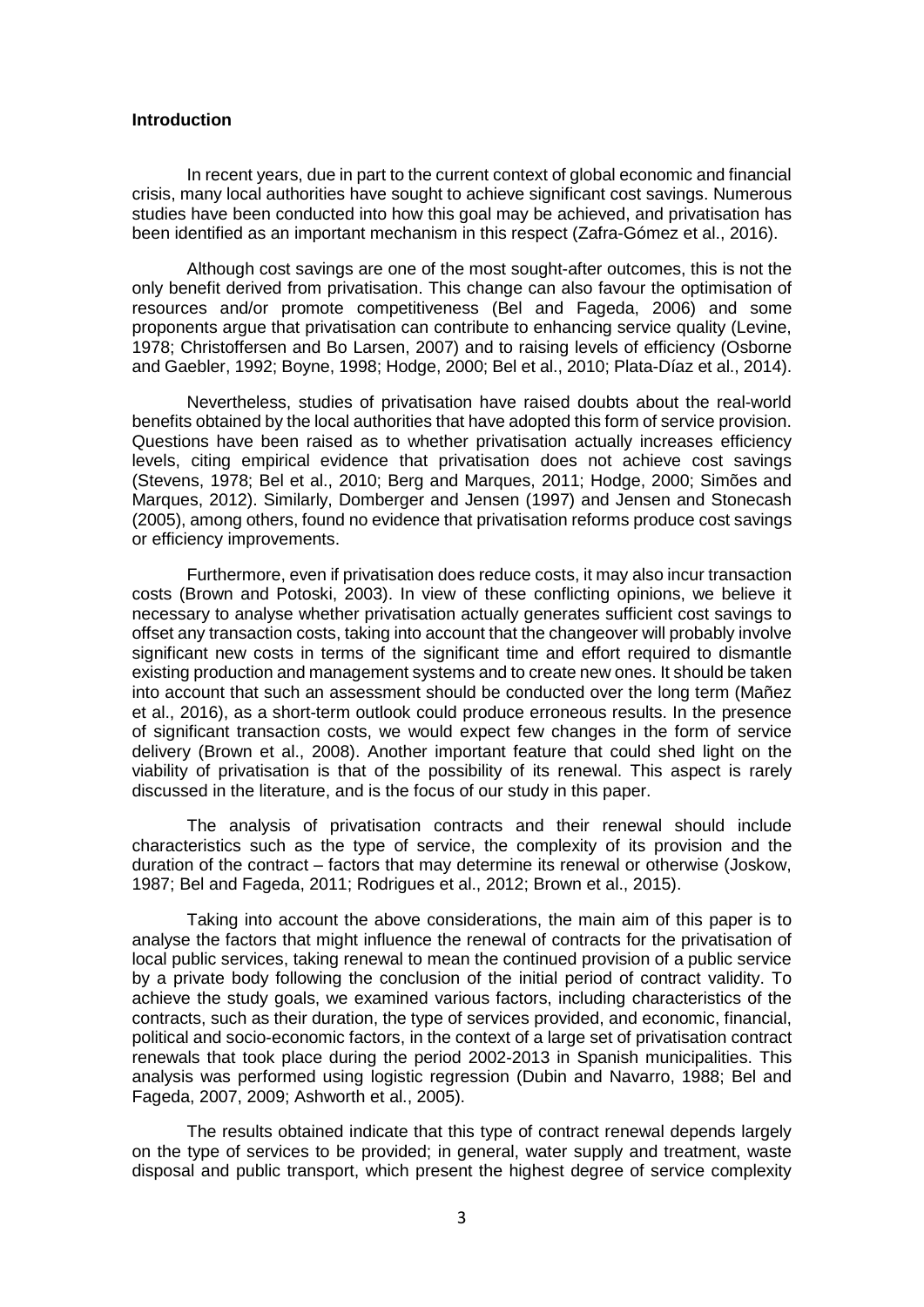(Brown and Potoski, 2003; Rodrigues et al., 2012), are the most likely to be renewed, while the opposite is true for administrative services. Moreover, the greater the duration of the previous contract, the lower the likelihood of renewal. This finding contradicts the hypothesis that a longstanding commitment between the two parties increases the likelihood of renewal. When the municipality has a budget surplus, this too decreases the likelihood of contract renewal. On the other hand, the political strength of the governing party and its political sign, as well as the population size, are all significantly and positively related to the probability of contract renewal. Finally, the political cycles considered in this study did not affect the renewal of contracts for the provision of public services.

The rest of this article is structured as follows. In the next section, we analyse the contractual characteristics that might affect contract renewal. We then study the economic, financial, political and socioeconomic factors that could exert an influence in this respect, after which we conduct an empirical analysis of the variables, the data and the method applied. Finally, the results obtained are analysed and discussed, and we present the main conclusions drawn.

#### **Contract renewal and contract features: type of service and duration**

Before privatising a public service, managers must analyse the risks involved in the operation and the transaction costs that may be incurred (Brierly, 2004; Brown and Potoski, 2003; Williamson 1981, 1991). The latter calculation is a key element in the decision, and is often complicated by inadequate information. The service characteristics that most often affect the privatisation decision are those of asset specificity and the presence/absence of difficulties in measuring or monitoring service quality (Williamson, 1981), which in turn reflect the degree of service complexity.

By asset specificity, we refer to services that require specialised investment which is difficult to adapt to the provision of other services (Brown and Potoski, 2003). Previous studies have shown that local managers are more likely to privatise services with high levels of asset specificity (Brown and Potoski, 2003; Shrestha and Feiock, 2004) because such services require a large initial capital investment, which is most readily obtained by means of privatisation (Brown and Potoski, 2003). However, the privatisation of these services often causes public entities and private providers to engage in a longstanding contractual relationship because of the high costs involved in switching to another seller or buyer (Klein et al., 1978). For this reason, contract renewal is most likely for the provision of public services that present high asset specificity.

The term measurement difficulty refers to the problems encountered in evaluating service outcomes and in monitoring supplier performance (Carr et al., 2009; Brown and Potoski, 2003b). This feature, too, may influence the process of contract renewal with private operators. Moreover, for services that are already privatised, remunicipalisation could involve significant costs, for example if the production and management capacity necessary for their direct delivery were lost (Sclar, 2001; Van Slyke 2003; Brown et al., 2008) and production and management systems had to be reconstructed, staffed and activated (GAO, 1998, 2002).

A priori, we assume that the contract renewal of a privatised service is determined by the complexity of the municipal service to be provided. Thus, the first hypothesis to be tested is:

*Hypothesis 1: Service complexity influences the decision to renew a privatisation contract.* 

Another feature that is relevant to the renewal of a privatisation contract is its duration. According to Joskow (1987), this factor is directly related to contractual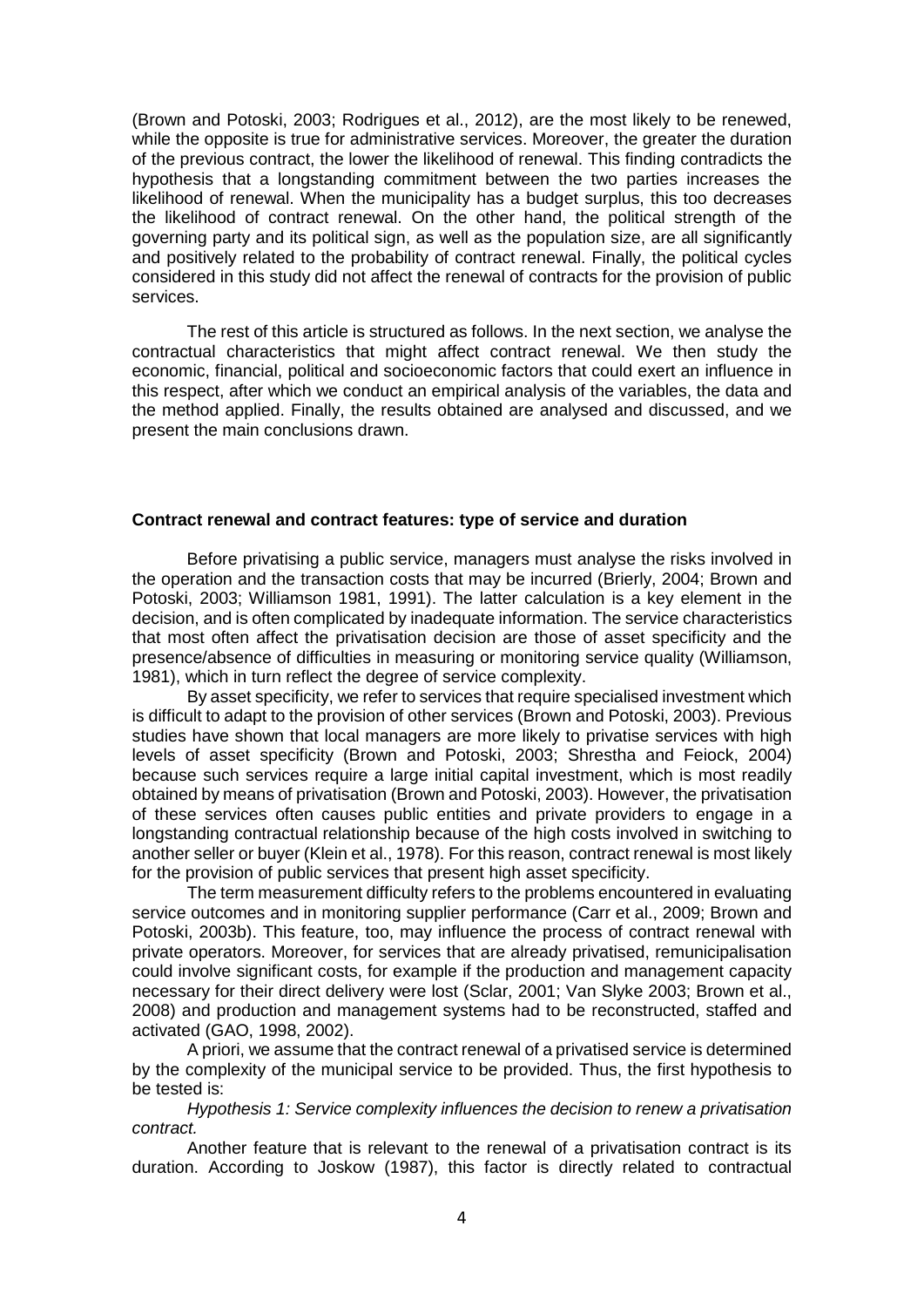commitment. The stipulated contract duration can significantly affect subsequent renewal decisions. The passage of time is known to be a relevant factor in privatisation operations (Bel and Fageda, 2007; González-Gómez and Guardiola, 2009), since it can influence the achievement of the efficiency goals established for the privatisation process. In this respect, see Máñez et al. (2016) regarding municipal waste collection services. These authors concluded that in the short term the expected cost savings are not usually achieved, although the situation improves in the long term, possibly due to better contract management. Other studies of situations in which local authorities have contracted private entities for the provision of public services have concluded that longterm contracts, as well as producing savings on transaction costs (Domberger and Jensen, 1997; Hart and Moore, 1999; Tadelis, 2002) help create a relationship based on trust, reciprocity and joint participation in the application of contracts (Brown et al., 2006). These benefits are presumed to represent a predisposition in favour of renewal. For these reasons, we make the following hypothesis about the contract duration-renewal relationship:

*Hypothesis 2: The greater the duration of the contract, the greater the likelihood of its renewal.*

#### **Political and economic factors underlying the renewal of public service contracts**

Financial condition is one of the most important factors influencing privatisation decisions, in the sense that a poor financial situation is expected to lead to greater privatisation (Zafra-Gómez et al., 2014). The existence of a relation between financial condition, specifically financial stress, and the privatisation of services suggests that this financial variable will also impact on the renewal of contracts for the provision of public services.

Nevertheless, some previous studies have failed to detect any relation between financial stress and privatisation (for example, Bel and Fageda, 2007), and therefore the existence of a relation between contract renewal and financial stress, and the possibility of measuring this relation by reference to financial condition, is open to debate. However, financial condition is a complex concept, which can be measured through various magnitudes that do affect the above-mentioned relation, and so it is important to study them as possible determinants of contract renewal.

Financial stress can be defined as the condition, level or degree of a public entity's financial situation (Hendrick, 2011) whose presence tends to provoke a worsening of this financial situation (Hendrick, 2011). Different magnitudes can be used to measure financial condition, including long-term budgetary solvency and serviceprovision solvency (Groves et al., 2003), together with indicators such as sustainability, flexibility and vulnerability (Greenberg and Hillier, 1995).

In the present study, short-term solvency and budget sustainability are considered as possible explanatory factors of contract renewal for the provision of public services. These variables were selected because empirical evidence has been obtained of their significance in the probability of privatisation (Zafra-Gómez et al., 2014). The latter study concluded that the study of changes in formulas for the provision and management of public services should address financial variables other than those strictly related to borrowing or taxation.

Short-term solvency is defined as an organisation's ability to generate sufficient liquidity to pay its short-term debts (Groves, Godsey and Shulman 2003). Zafra-Gómez et al. (2016a; 2016b) confirmed the existence of a relation between short-term solvency and privatisation, finding that when short-term solvency worsens, public services are more likely to be privatised. Therefore, we propose the following hypothesis: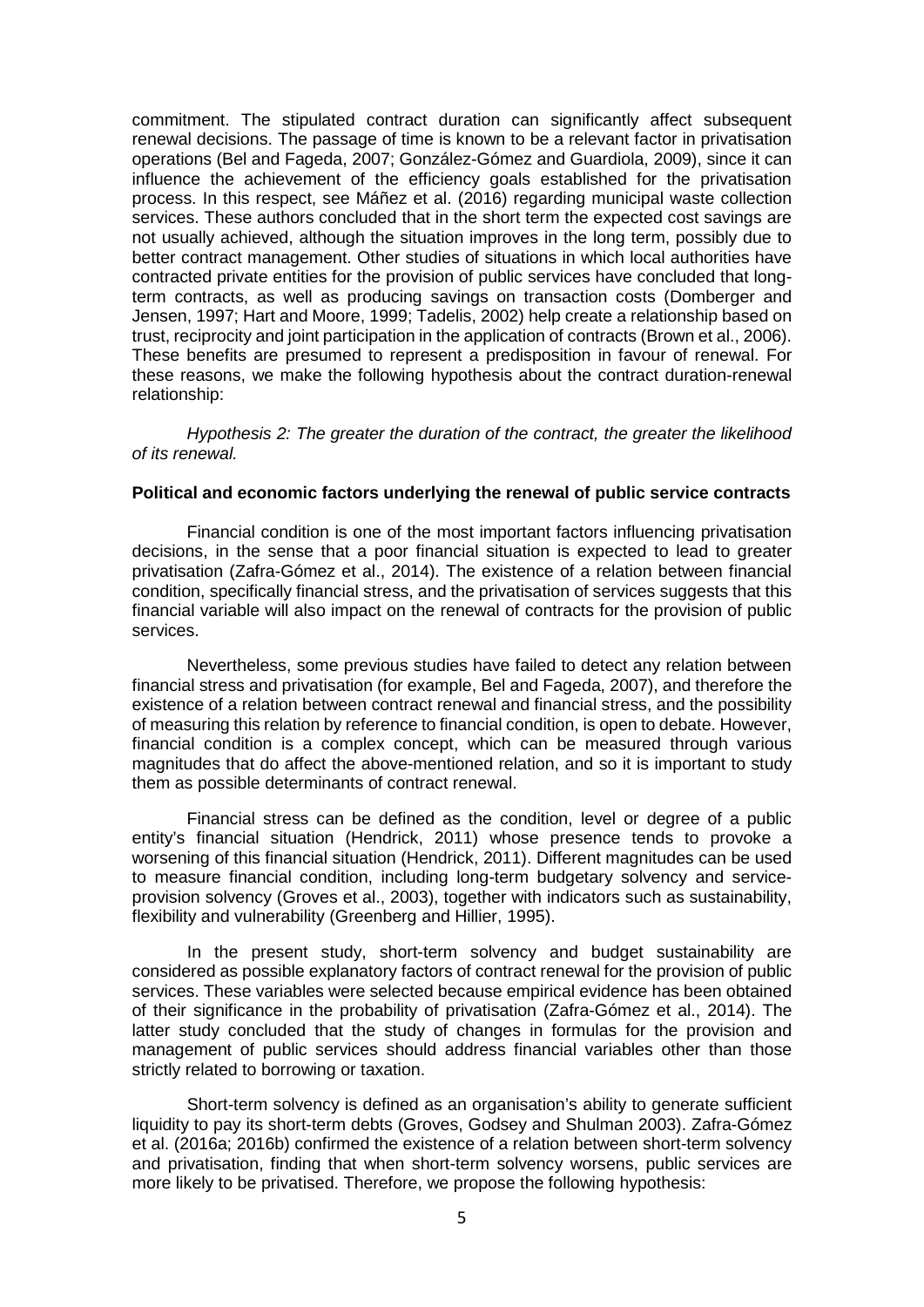#### *Hypothesis 3: When short-term solvency worsens there is a greater likelihood that public service contracts will be renewed*.

For a local authority, budget sustainability can be defined as its ability to maintain, promote and protect the welfare of the population, using the resources available for this purpose (Greenberg and Hillier, 1995; CICA, 1997; Groves, Godsey and Shulman 2003; Hendrick, 2011). According to previous studies, privatisation tends to improve service quality, particularly in small municipalities (Morgan et al., 1981; Stein, 1990; Boyne, 1998). Accordingly, the following hypothesis is proposed:

#### *Hypothesis 4: When the budget deficit increases, there is a greater likelihood that public service contracts will be renewed*.

In addition, the renewal of contracts for the provision of local authority services may be influenced by other factors, such as the political sign of the governing party (Dubin and Navarro, 1988; Bel and Fageda, 2009). Political ideology may be an explanatory factor both of privatisation and of the renewal or otherwise of contracts. There is empirical evidence that more conservative governments tend to rely more on the market for the provision of public services (Zafra-Gómez et al., 2016; Plata-Díaz et al., 2014). In the same vein, Bel and Fageda (2007) concluded that progressive governments are more likely to oppose the use of market mechanisms and to favour the public provision of municipal services. On the other hand, some studies have observed no significant influence of political factors on privatisation decisions (Lane, 2000) and hence on the renewal of service contracts. Taking into account these findings, the following hypothesis is proposed:

#### *Hypothesis 5: Local authority governance by a conservative political party increases the likelihood that a public service contract will be renewed*.

Political strength is another factor that can affect the renewal of public service contracts. In this respect, Ashworth et al. (2005) and Hagen and Vabo (2005) concluded that political fragmentation increases the possibility of greater long-term public spending, which can lead to increased privatisation as municipalities seek to eliminate the most costly services from their budgets (Zafra-Gómez et al., 2014). In consequence, this factor could also affect the renewal of privatisation contracts. Therefore, the following hypothesis is proposed:

*Hypothesis 6: When a local authority is governed in coalition, there is less likelihood that a public service contract will be renewed*.

In analysing local authority decision making, the presence of the electoral cycle, or what has been termed the "political budget cycle", should also be considered. In this respect, Klomp and De Haan (2012) and Bastida et al. (2013) reported empirical evidence that political cycles can affect public finances, while Lago-Peñas and Lago-Peñas (2009) concluded that greater proximity to municipal elections is associated with a worsening financial situation. This phenomenon is provoked by the decisions, often motivated by political interests, taken by public managers as elections approach, and which can affect the municipal deficit or debt (Nordhaus, 1975; Aidt et al., 2011; Bastida et al., 2013; García-Sánchez et al., 2014).

In order to mitigate this effect, public managers seek to achieve cost savings, without reducing the provision or quality of public services (Christoffersen and Bo Larsen, 2007; Zafra-Gómez et al., 2010), and one way to do so is to privatise municipal services (and subsequently renew this privatisation). In this respect, the following hypothesis is proposed: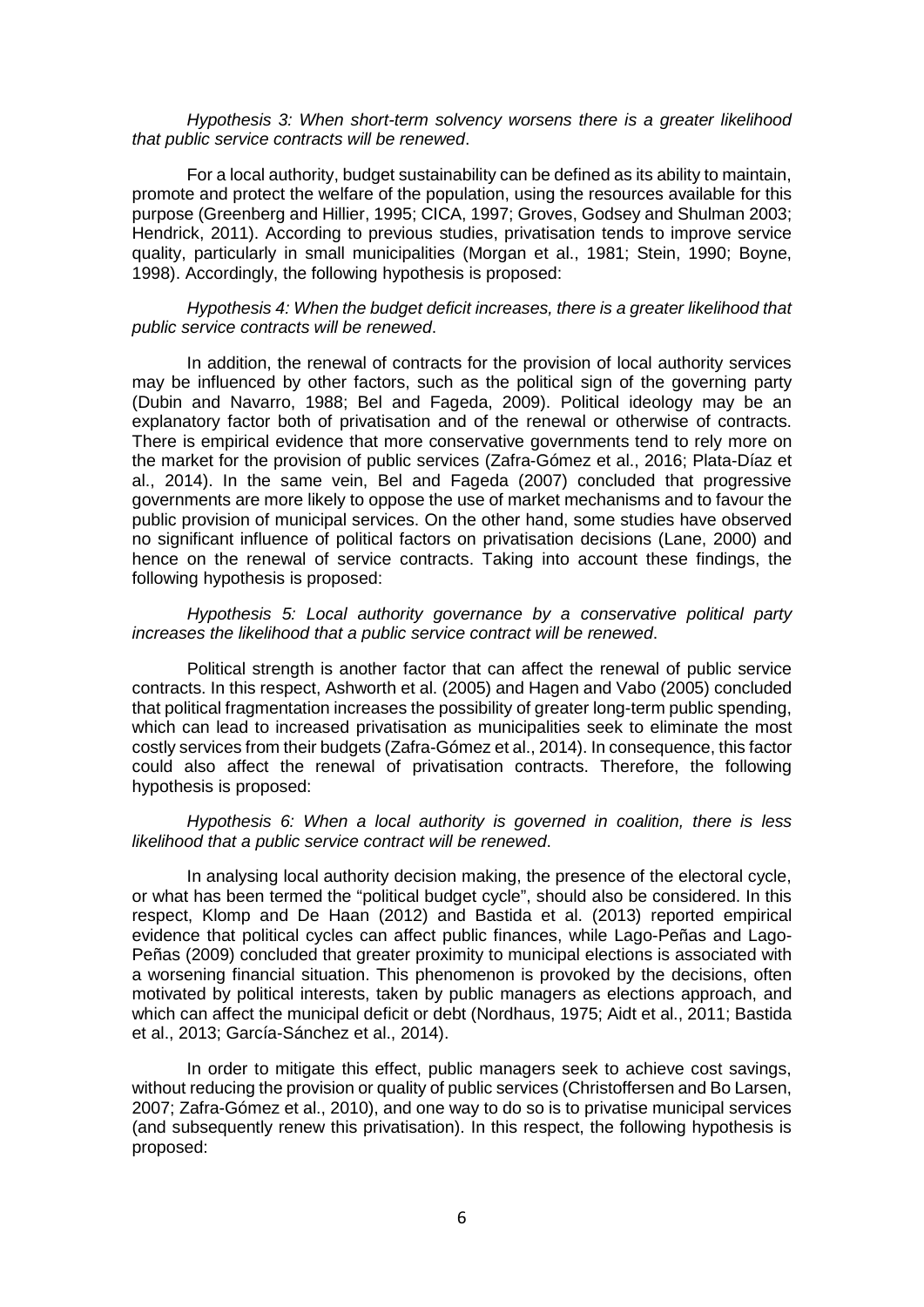#### *Hypothesis 7: The presence of political cycles increases the likelihood that a public service contract will be renewed*.

Finally, there may also be other socioeconomic and geographic factors that influence contract renewal decisions. Thus, Bivand and Szymanski (2000) highlighted the presence of spatial effects in the distribution of the costs of the waste collection service in the United Kingdom. Other studies, by González-Gómez and Guardiola (2009) and Zafra-Gómez et al. (2016), indicate the influence of variables such as the size of the municipality (measured by the resident population), the index of tourism-oriented activities and the importance of the industrial sector in the area, all of which require analysis of their influence on the contract renewal process.

#### **Application to Spanish municipalities. Data and method**

#### **The Spanish context**

Government of the public sector in Spain is structured in three territorial areas – General State Administration, Autonomous (Regional) Administration and Local Administration – among which competences in the provision of public services are distributed.

The local administrations are regulated by Local Government Act (LRBRL) 7/1985, of 2 April, amended in 2013 by the Local Administration Rationalisation Act.stipulates the public services that must be provided, according to the size of the municipality. However, it does not establish any obligation to privatise municipal services, and local administrations retain the final decision as to the form of service management and provision (Balaguer-Coll et al., 2007). Thus, even smaller municipalities can decide how to manage their basic public services, such as water and waste collection (Warner and Bel, 2008). Accordingly, they are also empowered to decide on contract renewal. In this respect, the decision-making process must take into account the level of effective cost compared to other entities with similar characteristics, and possible outcomes include elimination of the service, delegating its provision to a higher administrative entity, or privatisation.

#### **Data and method**

This study was conducted using annual data obtained from various databases, for municipalities throughout Spain with more than 1000 inhabitants. After financial, political and socio-economic filtering, the final study sample consisted of 623 municipalities, representing almost 20% of the Spanish total (3183 municipalities with more than 1000 inhabitants). During the study period (2002-2013), these 623 local governments reported the existence of 1802 contracts (the value taken for the dependent variables in our logit model) with private entities for the provision of public services. These contracts, in turn, were renewable during the study period. Of the 1802 observations (contracts) obtained, those which were not renewed were awarded a score of 0 for the dependent variable, while those that were renewed were awarded a score of 1 for this variable.

The information analysed was obtained from various sources, depending on the type of data required. The information on socioeconomic variables was obtained from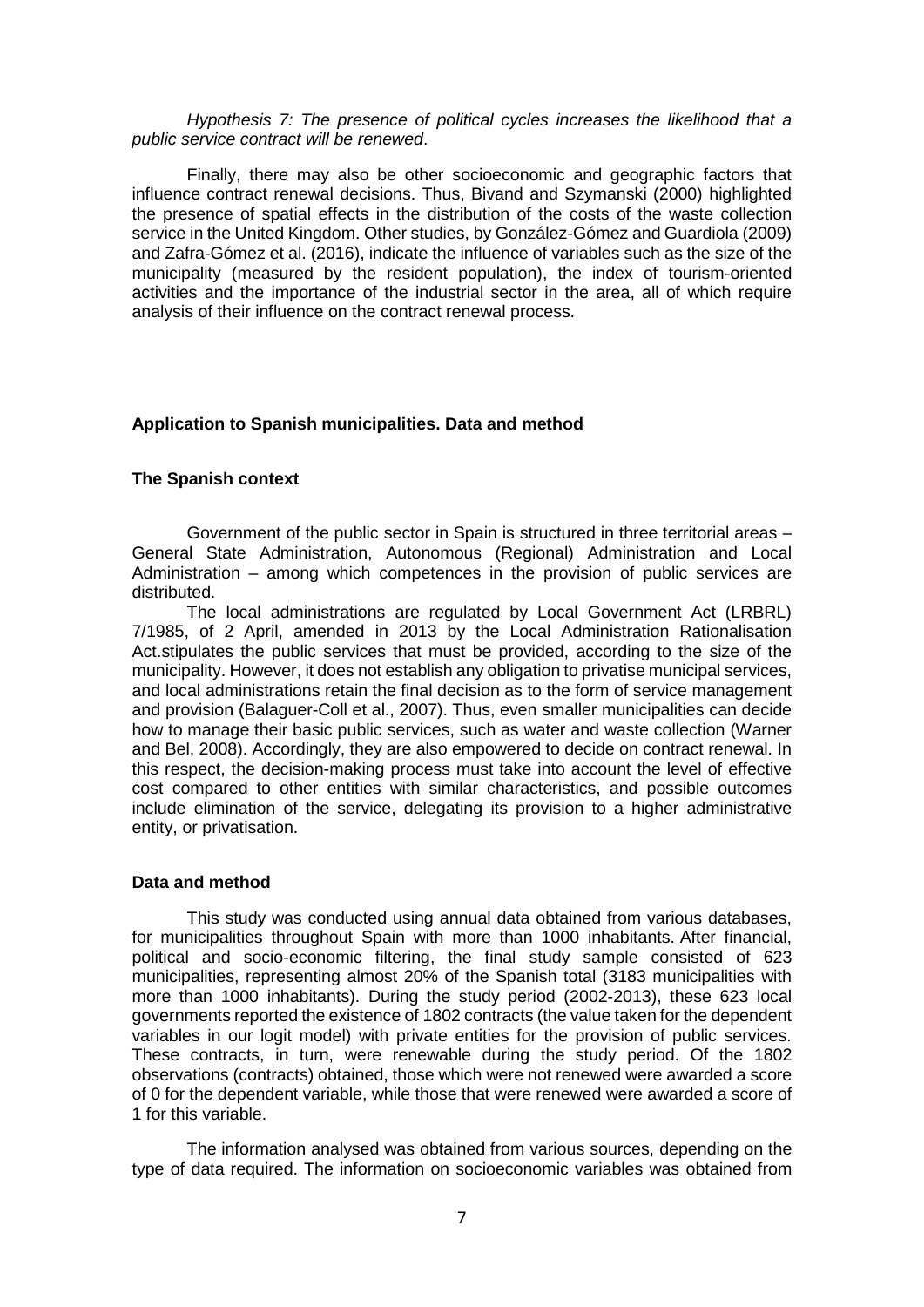the Economic and Social Yearbook published by La Caixa and from the Spanish National Institute of Statistics (INE), among others. The data for the financial variables were obtained from the Directorate-General for Financial Coordination of Local and Regional Entities (DGCFCAEL), except for the period 1999-2002, when it was unavailable from this source. The information on political variables was obtained from the Ministry of the Interior, through its web page on electoral information. Finally, the data on privatisation were provided by an external company, which compiled the necessary information for the period 2002-2013.

Thus, a wide-ranging database was created, in which the dependent variable was assigned the value 1 when the local authority renewed its privatisation contracts as they expired, and the value 0 otherwise. The necessary information for assigning these values was obtained from the privatisation data supplied by an external company contracted for this purpose, and for each of the local authorities sampled we determined whether the privatisation contract was renewed or whether, on the contrary, the service was reinternalised.

We also took into consideration the variables that might affect the contract renewal decision, assuming those related to the characteristics of the contracts to be explanatory variables. In order to analyse the complexity of the services, the classification proposed by Cuadrado-Ballesteros et al. (2012) and Pérez-López et al. (2015) was used to group the services provided by Spanish municipalities into four categories. Service complexity was analysed in terms of asset specificity and difficulty of measurement, following the method described by Brown and Potoski (2003). Table 1 shows the services included in each of these categories. Category 1 includes those related to water supply and treatment and the collection of urban waste. According to Brown and Potoski (2003), these services are characterised as requiring high levels of specific assets and as presenting little measurement difficulty. Category 2 refers to services related to cultural and sports management, social and health care, and promotion (economic, employment, tourism, etc.). A high level of specific assets is required, but in this case, the measurement difficulty is also high (Brown and Potoski, 2003). Category 3 comprises public transport and urban infrastructure services (street repair, lighting, etc.), which, according to the Brown and Potoski classification, have low measurement difficulty, while the specificity of their assets is in some cases (transport or lighting) very high and in others, very low. Finally, Category 4 includes all other services, such as those related to the maintenance of infrastructure and public protection. In these cases, the asset specificity and measurement difficulty vary according to the service in question.

Figure 1 shows the number of contract renewals by type of service, for each year of the study period. It is notable that the Category 2 services presented most contract renewals during this period, especially from 2008 onwards. Another variable taken into account was that of contract duration, i.e., the period during which the privatisation contract remained in force.

#### **Table 1. Classification of asset specificity and measurability.**

|  | $\bigcap M/L$<br>.<br>--<br>$- x 1$ |
|--|-------------------------------------|
|  |                                     |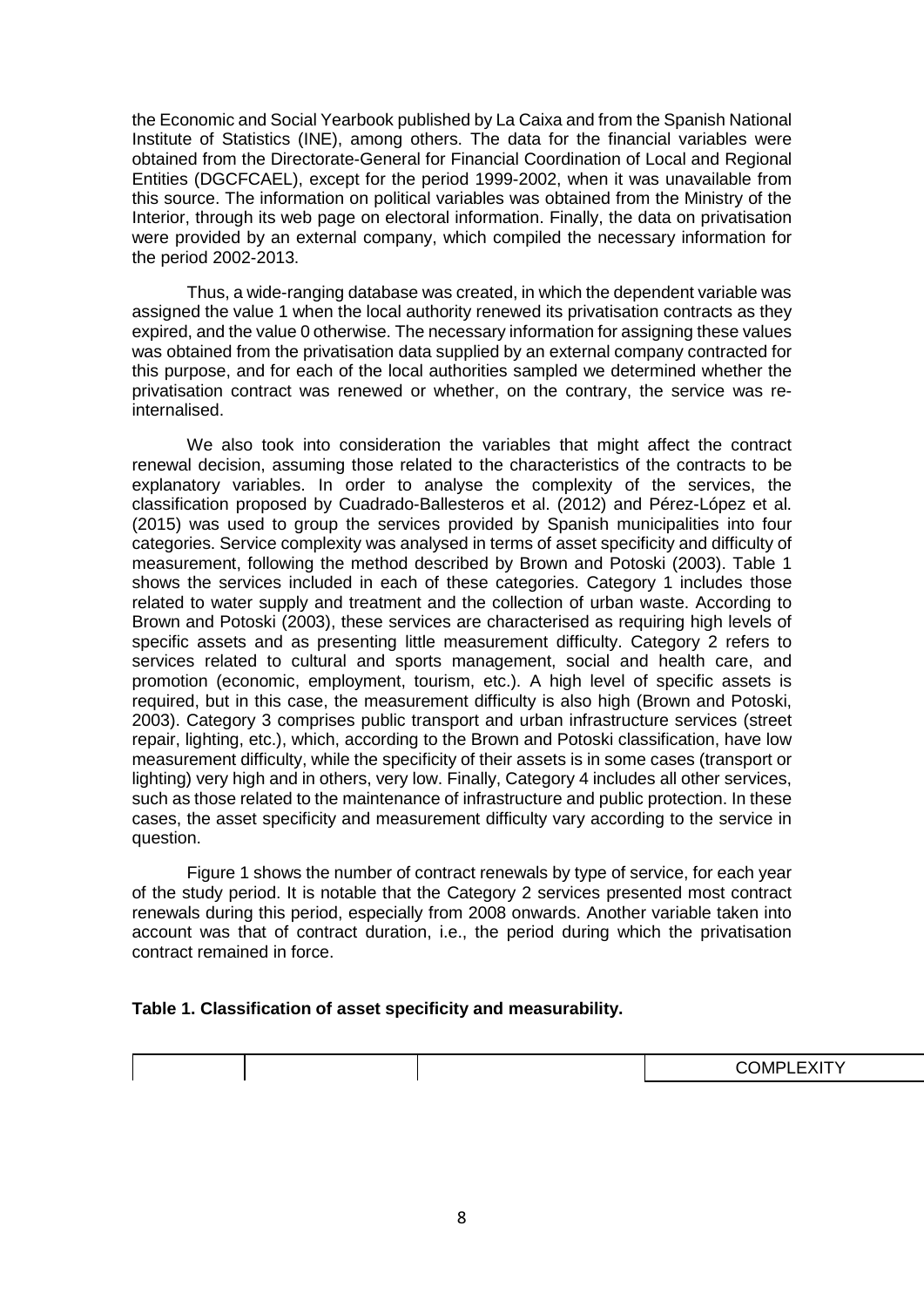| <b>CATEGORY</b><br><b>OF</b><br><b>SERVICE</b><br>(IN THIS<br>STUDY) | <b>CATEGORY OF</b><br><b>SERVICES</b><br>(CUADRADO-<br><b>BALLESTEROS ET</b><br>AL., 2012; PÉREZ-<br>LÓPEZ ET AL.,<br>2015) | <b>TYPE OF SERVICE</b><br>(BROWN AND POTOSKI,<br>2003) | <b>ASSET</b><br><b>SPECIFICITY</b> | <b>MEASURABILITY</b> |
|----------------------------------------------------------------------|-----------------------------------------------------------------------------------------------------------------------------|--------------------------------------------------------|------------------------------------|----------------------|
|                                                                      |                                                                                                                             | Water distribution                                     | High                               | Low                  |
|                                                                      |                                                                                                                             | Water treatment                                        | High                               | Low                  |
|                                                                      | Water supply                                                                                                                | Disposal of sludge                                     | High                               | Low                  |
|                                                                      |                                                                                                                             | Sewage collection and<br>treatment                     | High                               | Low                  |
| Category 1                                                           |                                                                                                                             | Residential solid waste<br>collection                  | High                               | Low                  |
|                                                                      | Urban waste                                                                                                                 | Solid waste disposal                                   | High                               | Low                  |
|                                                                      |                                                                                                                             | Commercial solid waste<br>collection                   | High                               | Low                  |
|                                                                      |                                                                                                                             | Street/parking area cleaning                           | Low                                | Low                  |
|                                                                      |                                                                                                                             | Cultural and arts<br>programmes                        | High                               | High                 |
|                                                                      |                                                                                                                             | Libraries                                              | High                               | High                 |
|                                                                      | Culture and sport                                                                                                           | <b>Recreation facility</b><br>operation/maintenance    | High                               | High                 |
|                                                                      |                                                                                                                             | <b>Museums</b>                                         | High                               | High                 |
|                                                                      |                                                                                                                             | Programmes for the elderly                             | High                               | High                 |
|                                                                      |                                                                                                                             | Public health programmes                               | High                               | High                 |
| Category 2                                                           | Social and health                                                                                                           | Hospital management                                    | High                               | High                 |
|                                                                      | care                                                                                                                        | Child welfare programmes                               | High                               | High                 |
|                                                                      |                                                                                                                             | Cemetery<br>maintenance/administration                 | Low                                | Low                  |
|                                                                      | Promotion                                                                                                                   | Public relations/information                           | High                               | High                 |
|                                                                      | Transport                                                                                                                   | Operation of bus transit<br>system                     | High                               | Low                  |
| Category 3                                                           |                                                                                                                             | <b>Street repairs</b>                                  | Low                                | Low                  |
|                                                                      | Urban                                                                                                                       | <b>Electricity utility</b><br>management               | High                               | Low                  |
|                                                                      |                                                                                                                             | Parking meter maintenance<br>and collection            | Low                                | Low                  |
|                                                                      |                                                                                                                             | Parks maintenance and<br>landscaping                   | Low                                | Low                  |
| Category 4                                                           | Other                                                                                                                       | Buildings and ground<br>maintenance                    | Low                                | Low                  |
|                                                                      |                                                                                                                             | Police/fire service<br>communications                  | High                               | High                 |
|                                                                      | <b>CATEGORY OF</b><br><b>SERVICES</b>                                                                                       | <b>TYPE OF SERVICE</b><br>(BROWN AND POTOSKI,          | <b>ASSET</b><br><b>SPECIFICITY</b> | <b>MEASURABILITY</b> |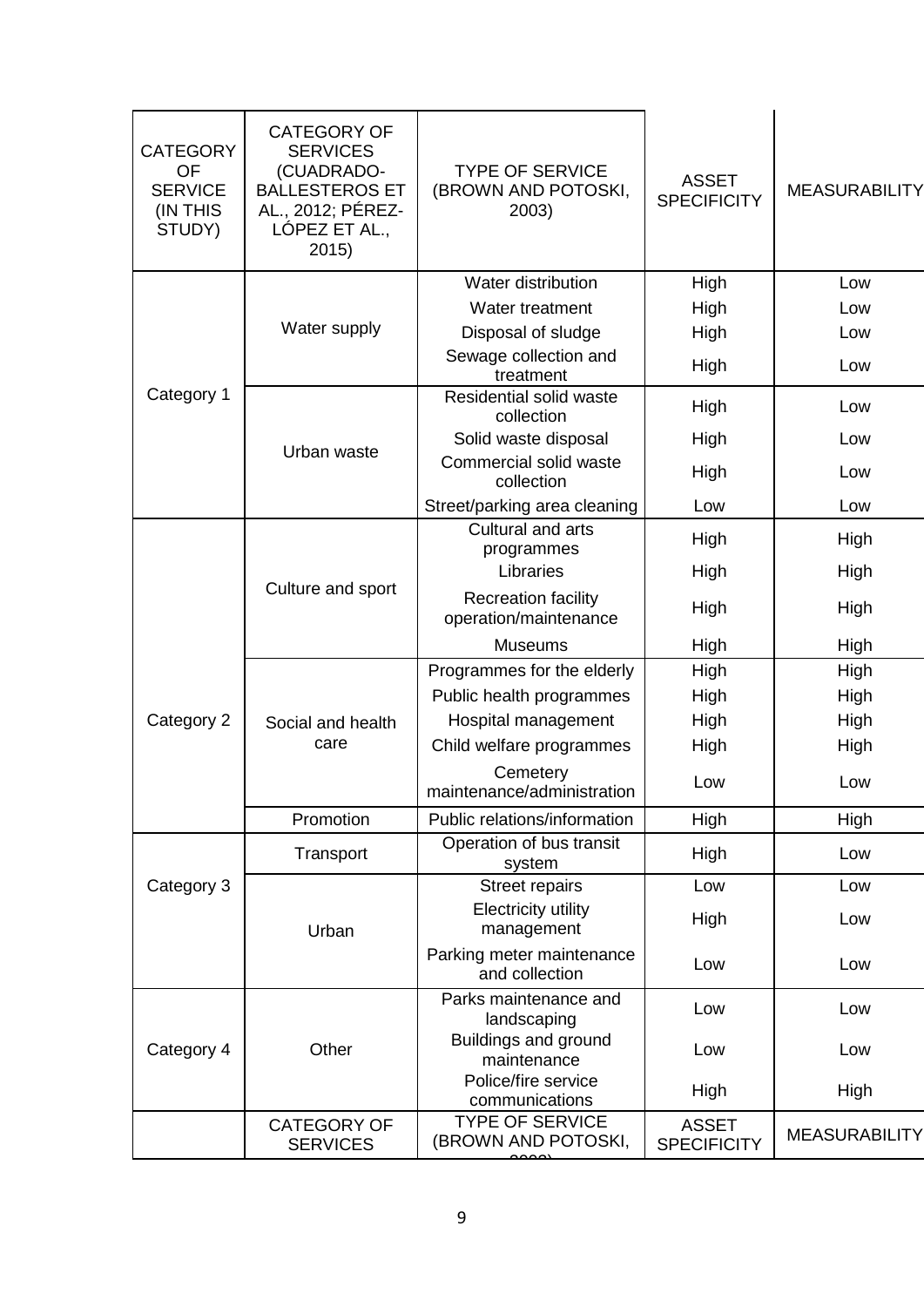*Source: Devised by the authors, based on Cuadrado-Ballesteros et al. (2012); Pérez-López et al. (2015) and Brown and Potoski (2003).*



**Figure 1. Number of contract renewals according to service categories** 

Our analysis also includes variables reflecting the financial condition of the municipalities, as possible explanatory factors of contract renewal (Table 2). According to Boyne (1998), who analysed the relation between fiscal stress and privatisation, one of the major problems encountered in measuring the relation between financial condition and contract renewal is the absence of reliable measures for this indicator. In this respect, Bel and Fageda (2007) observed that in some cases the measurement used for fiscal stress is the legal limitation imposed on public-sector borrowing and the tax burden. Taking into account these considerations, we analysed contract renewal using two factors to reflect financial condition, namely liquidity (Groves, Godsey and Shulman, 2003) and sustainability (CICA, 1997; Greenberg and Hillier, 1995; Groves, Godsey and Shulman., 2003; Hendrick, 2011). These indicators of financial condition have been adapted to the Spanish context by Zafra-Gómez et al. (2009a, 2009b, 2009c).

The information on political variables was obtained from the Ministry of the Interior, which publishes information on the political parties governing in each municipality. The information on political fragmentation was obtained by determining the number of councillors from each party present in each municipal government.

| Variable                     | <b>Description</b>                                                                                                   |
|------------------------------|----------------------------------------------------------------------------------------------------------------------|
| Renewal                      | Dummy variable that takes a value of 1 if the municipality has<br>renewed the privatisation contract and 0 otherwise |
| <b>Duration</b><br>Liquidity | Length of the previous contract<br>Liquidity divided by net short-term liabilities                                   |

**Table 2. Description of variables.**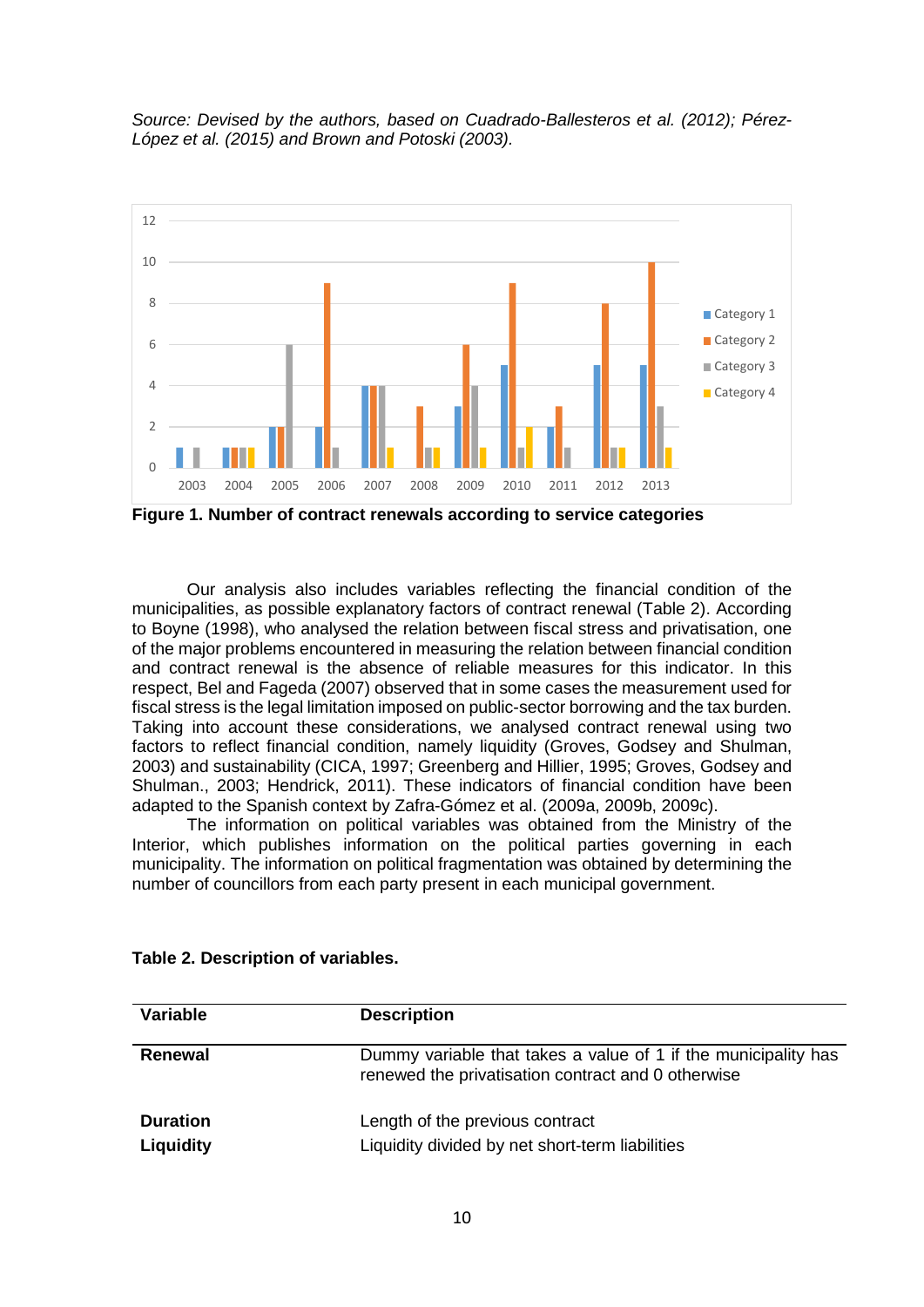| <b>Non-financial budgetary</b><br>result index (NFBRI) | Non-financial current budgetary receivables, non-financial<br>capital budgetary receivables divided by current budgetary<br>payables, non-financial capital budgetary payables                                                                                                                       |
|--------------------------------------------------------|------------------------------------------------------------------------------------------------------------------------------------------------------------------------------------------------------------------------------------------------------------------------------------------------------|
| <b>Political orientation</b>                           | Dummy variable that takes the value of 0 if the municipal<br>government has a conservative ideology, and a value of 1 if it is<br>progressive                                                                                                                                                        |
| <b>Political strength</b>                              | Dummy variable that takes the value of 0 if the municipal<br>government shares power with other parties, and a value of 1 if<br>it has an absolute majority                                                                                                                                          |
| Threepostelectoral                                     | Dummy variable that takes the value of 1 if the municipal<br>government has been in power for three years and the value of<br>0 for shorter or longer periods                                                                                                                                        |
| Twopostelectoral                                       | Dummy variable that takes the value of 1 if the municipal<br>government has been in power for two years and the value of 0<br>for shorter or longer periods.                                                                                                                                         |
| <b>Population (log)</b><br><b>Industry</b>             | Logarithm of the number of inhabitants<br>Index of industrial-oriented activities; a comparative index of the<br>importance of the industrial sector in the municipality, calculated<br>from the tax on economic activities with respect to industrial<br>activities.                                |
| <b>Tourism</b>                                         | Index of tourism-oriented activities; a comparative index of the<br>importance of tourism to the municipality, calculated from the tax<br>on economic activities, which in turn is based on the category of<br>tourist establishments, the number of bed-places offered and<br>the annual occupancy. |

Source: Devised by the authors.

Most studies of the factors underlying the privatisation decision are based on a discrete choice model (Bel and Miralles, 2003; Dijkgraaf et al., 2003; Joassart-Marcelli and Musso, 2005; Tavares and Camöes, 2007; Bel and Fageda, 2010; Mohr et al., 2010; González-Gómez et al., 2011). The present study uses a logit model, following Hefetz and Warner (2004) and González-Gómez et al. (2011), who analysed the transaction cost of privatisation and the privatization water services, respectively.

The dependent variable used is a dummy variable that takes the value 1 if the privatisation contract is renewed and 0 otherwise. With this model, we estimated the probability of a municipality deciding to renew the service. Table 3 shows the descriptive statistics obtained for the variables included in the model to study their influence on renewal decisions.

# **Table 3. Descriptive Statistics**

| Variable  | N    | Mean    | p50 | Min | Max | <b>SD</b> |
|-----------|------|---------|-----|-----|-----|-----------|
| Renewal   | 1802 | 0.06492 |     |     |     | 0.24646   |
| Category1 | 1802 | 0.25915 |     |     |     | 0.43829   |
| Category2 | 1802 | 0.43118 |     |     |     | 0.49537   |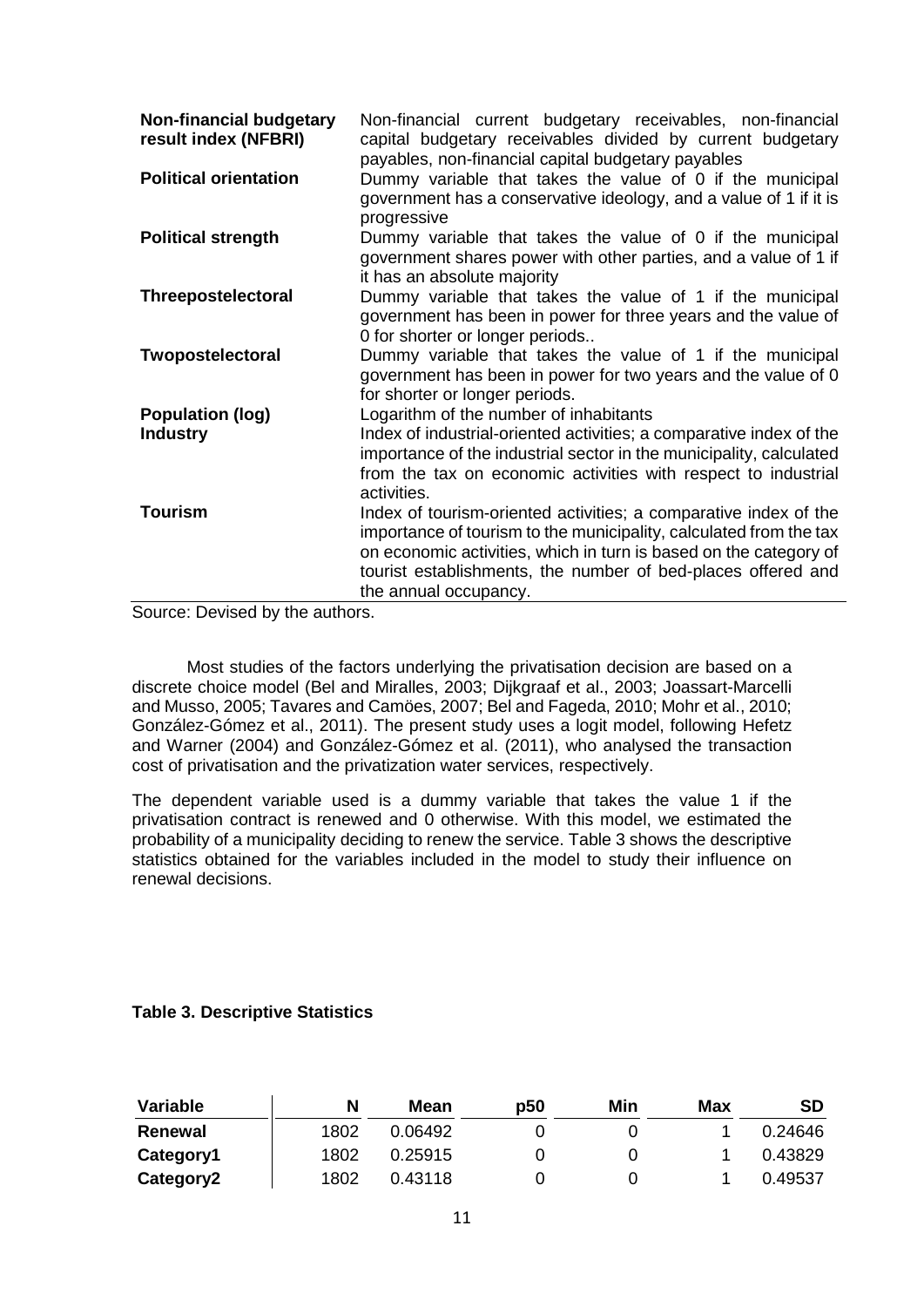| Category3               | 1802 | 0.20033  | 0        | 0          |          | 0.40036  |
|-------------------------|------|----------|----------|------------|----------|----------|
| Category4               | 1802 | 0.10932  | 0        | 0          | 1        | 0.31213  |
| <b>Duration</b>         | 1802 | 7.75788  | 3        | $\Omega$   | 75       | 11.59592 |
| Liquidity               | 1802 | 1.454811 | 0.73541  | $-0.00679$ | 20.75794 | 2.85199  |
| <b>NFBRI</b>            | 1802 | 1.03624  | 1.03157  | 0.68280    | 1.41188  | 0.13964  |
| <b>Threepost</b>        | 1802 | 0.26970  | 0        | 0          |          | 0.44392  |
| <b>Twopost</b>          | 1802 | 0.22031  | 0        | 0          |          | 0.41457  |
| <b>Pol. orientation</b> | 1802 | 0.41564  | $\Omega$ | 0          | 1        | 0.49297  |
| Pol. strength           | 1802 | 0.50277  | 1        | 0          | 1        | 0.50013  |
| <b>Population</b>       |      |          |          |            |          |          |
| (log)                   | 1802 | 4.72773  | 4.71948  | 3.14363    | 6.51388  | 0.83164  |
| <b>Industry</b>         | 1802 | 2.23595  | 1.54653  | 0.26267    | 12.72995 | 2.12305  |
| <b>Tourism</b>          | 1802 | 2.68589  | 0.85586  | 0          | 46.37627 | 6.89872  |

### **Results**

Table 4 shows the results obtained from the logit model, on the basis of which we developed a risk model for the renewal of public service contracts for the period 2002- 2013. The model developed for this study contains variables reflecting contract characteristics, together with financial, political and socioeconomic variables.

This model is based on the risk rate, which is relatively easy to interpret, assuming that a value greater than 1 corresponds to a positive effect on the risk rate, and that a value of less than 1 reflects a negative impact on the risk rate.

| <b>Variable</b>                                | <b>Coefficient</b> | <b>Robust Standard</b><br><b>Error</b> <sup>a</sup> | <b>Odds Ratio</b> |  |  |  |  |  |
|------------------------------------------------|--------------------|-----------------------------------------------------|-------------------|--|--|--|--|--|
| Category 1                                     | 0.95244*           | 0.42561                                             | 2.59204           |  |  |  |  |  |
| Category 2                                     | $0.72742*$         | 0.39586                                             | 2.06974           |  |  |  |  |  |
| Category 3                                     | $0.80901*$         | 0.42663                                             | 2.24569           |  |  |  |  |  |
| Duration                                       | $-0.07960*$        | 0.03157                                             | 0.92347           |  |  |  |  |  |
| Liquidity                                      | $-0.00799$         | 0.04003                                             | 0.99236           |  |  |  |  |  |
| <b>NFBRI</b>                                   | $-1.16573*$        | 0.69876                                             | 0.31169           |  |  |  |  |  |
| Political orientation                          | 0.56683**          | 0.22024                                             | 1.76268           |  |  |  |  |  |
| Political strength                             | 0.53591**          | 0.20151                                             | 1.70900           |  |  |  |  |  |
| Threepost                                      | 0.17245            | 0.24340                                             | 1.18822           |  |  |  |  |  |
| Twopost                                        | 0.22279            | 0.26439                                             | 1.02253           |  |  |  |  |  |
| Population (log)                               | 0.55390***         | 0.13639                                             | 1.74003           |  |  |  |  |  |
| Industry                                       | 0.13018***         | 0.03689                                             | 1.13904           |  |  |  |  |  |
| Tourism                                        | $-0.01711$         | 0.03157                                             | 0.98302           |  |  |  |  |  |
| cons                                           | $-5.38439$         | 1.16627                                             | 0.00458           |  |  |  |  |  |
| Pseudo $R^2$ : 0.0814                          |                    |                                                     |                   |  |  |  |  |  |
| Wald chi <sup>2</sup> (11): 51.18 <sup>b</sup> |                    |                                                     |                   |  |  |  |  |  |
| Prob > $\text{chi}^2$ : 0.0000                 |                    |                                                     |                   |  |  |  |  |  |
| Number of observations: 1802                   |                    |                                                     |                   |  |  |  |  |  |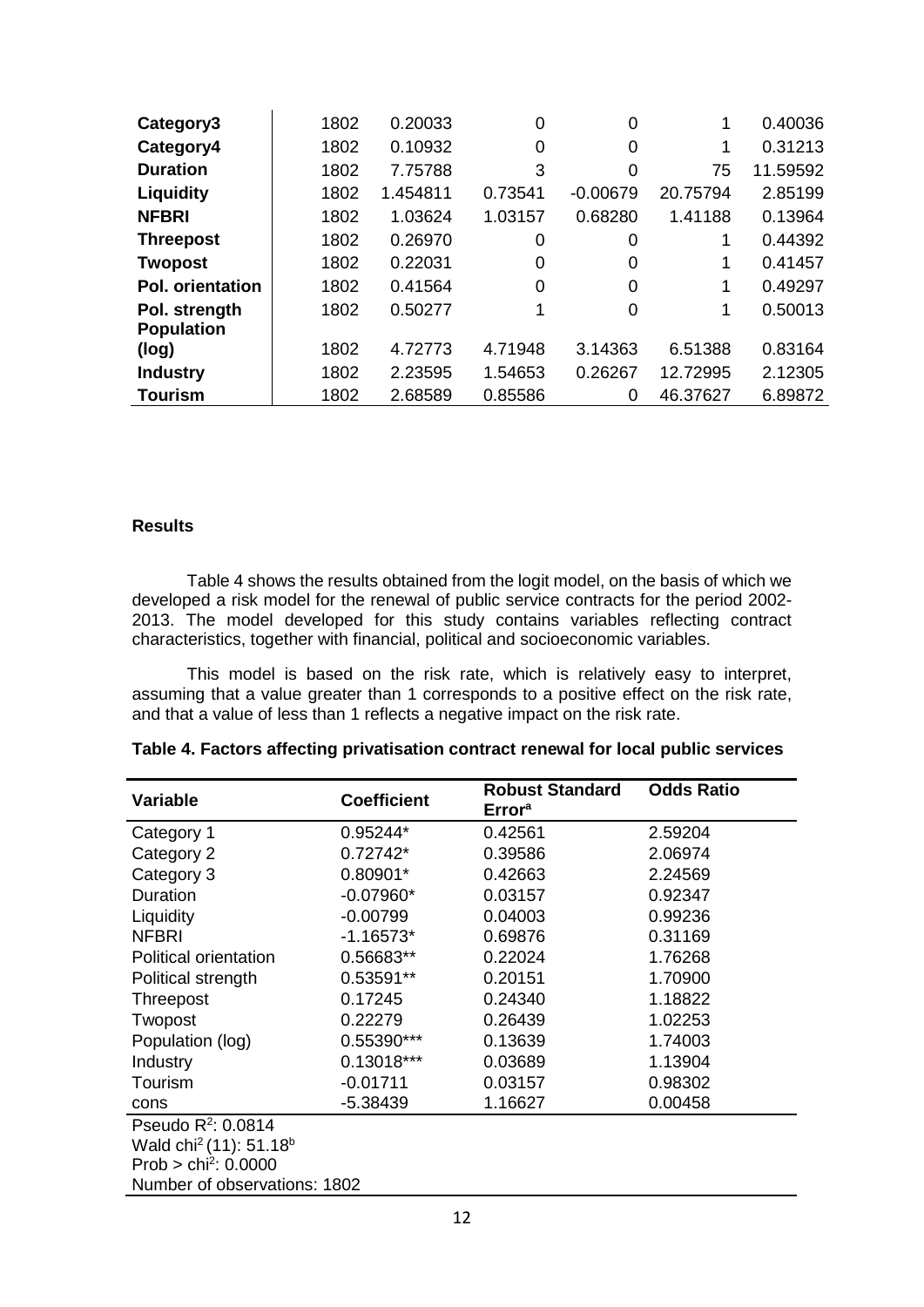a Robust (White) Standard errors. \*p<0.1; \*\*p<0.05; \*\*\* p<0.01

Regarding Hypothesis 1, according to which contract renewal is influenced by service complexity, we observed the variables corresponding to the characteristics of these contracts and found that service complexity does have a significant and positive effect in all cases. These results are consistent with those obtained by Brown and Potoski (2003), Carr et al. (2009) and Rodrigues et al. (2012), who concluded that contract complexity influenced the decision to privatise local authority services. With regard to the types of services, those which have most influence on the probability of contract renewal are the Category 1 services (water, waste collection and treatment, street cleaning and the maintenance of parks and gardens). Category 2 services (management education, training centres, cultural activities, sports, social services, etc.) also have a positive effect on the risk rate, as do the Category 3 services (urban transport, bus stations, public works, land development, parking). In short, Hypothesis 1 was found to be satisfied for all types of services, except Category 4, which was then excluded from the model. The results obtained, thus, are consistent with those of Rodrigues et al. (2012).

Continuing with the variables relating to contract characteristics, the results obtained show that contract duration has a negative and significant effect on the rate of risk, i.e. the longer a contract lasts, the less likely it is to be renewed. Accordingly, Hypothesis 2 is rejected. This finding is contrary to what had been expected, in view of the study by González-Gómez and Guardiola (2009), on municipal water services, who concluded that over time, the likelihood of privatisation increased. In consequence, a longer contract duration was expected to increase the likelihood of renewal.

We also analysed the influence of certain financial factors on the contract renewal decision. The first indicator of financial stress in our analysis was liquidity; this factor was not found to influence contract renewal, and therefore Hypothesis 3 is rejected. Our results presented no statistical significance, unlike those obtained by Zafra-Gómez et al. (2014). However, in relation to Hypothesis 4, regarding the possible relation between the budget deficit and contract renewal, we found that this variable was significant and negatively associated with the risk rate; thus, an increase in the budget surplus reduces the likelihood of contract renewal, and hence an increase in the deficit increases the likelihood of renewal. Accordingly, Hypothesis 4 is accepted, corroborating the results obtained by Zafra-Gómez et al. (2014).

Political variables are addressed in Hypotheses 5, 6 and 7. According to the first of these, progressive parties are less likely to renew privatisation contracts for the provision of public services. However, we found that the progressive government had a positive and very significant effect on the risk rate, and therefore this hypothesis must be rejected. These results contradict the widely accepted association between privatisation and conservative government (Bel and Fageda, 2007; Bastida et al., 2012). On the other hand, the results obtained for Hypothesis 6, related to political strength, lead us to accept this hypothesis, since this variable had a very significant and positive effect on the risk rate. Thus, our study presents empirical evidence that political strength is an explanatory factor in the renewal of contracts for public services, in the same line as Ashworth et al. (2005), who observed a relation between political fragmentation and public debt.

With regard to Hypothesis 7, on the influence of political cycles on the likelihood of privatisation contracts being renewed, the results obtained do not confirm the presence of political cycles, in contrast to previous findings (Bastida et al., 2013; García-Sánchez et al., 2014). However, the sample period of three election events may have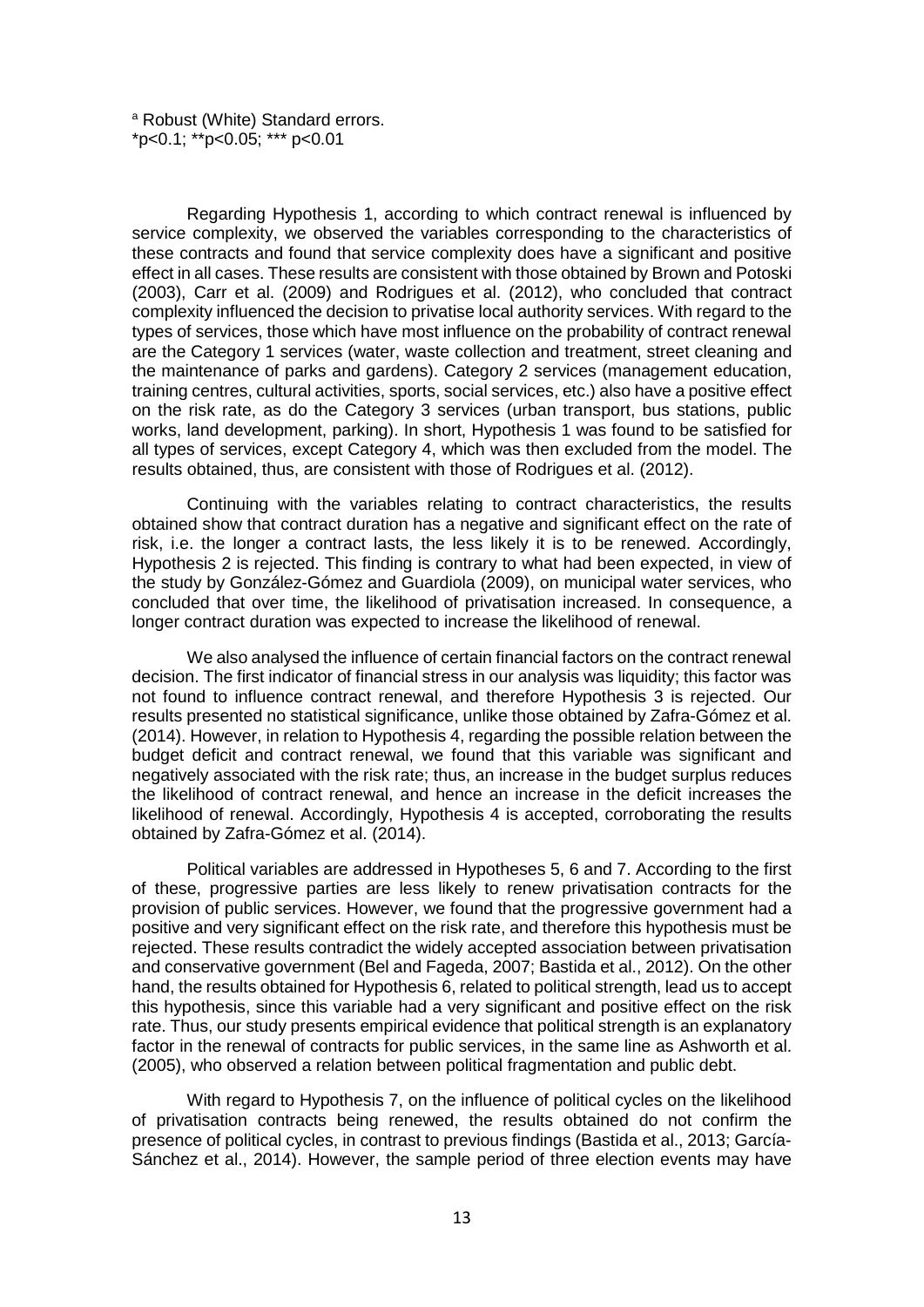been insufficient to determine their influence, which would account for the nonsignificance of this variable in our results. Nevertheless, Hypothesis 7 must be rejected.

Finally, the control variables, i.e. the socioeconomic factors considered, also produced significant results. The population size had a positive and significant effect: the larger the municipality, the greater the likelihood of the privatisation contract being renewed. These results are consistent with those obtained by Zafra-Gómez et al. (2016). The industry sector index was also associated with contract renewal, and in the same direction, i.e., the higher the index of industrial activity in the municipality, the greater the likelihood of contract renewal. However, the index of tourism-related activities had no influence in this respect.

#### **Conclusions and discussion**

Traditionally, studies of whether public services should be provided via a particular form of management have examined whether privatisation leads to increased competitiveness, greater economies of scale, improved efficiency or a better financial condition. However, no conclusive results have yet been obtained. In view of this uncertainty, together with the added effect of other contextual factors, such as the Great Recession, it has been suggested that the remunicipalisation, or reinternalisation of privatised services may be a feasible option. Indeed, in recent years, there has been a growing trend towards in-house management or reinternalisation (Hall et al., 2013). From the standpoint of governance, this shift may be influenced by the increasing complexity of society and the interdependence of public actors (Klijn, 2002).

The emergence of remunicipalisation highlights the need for a detailed reconsideration of the factors that may affect the renewal of municipal contracts with private operators, in order to identify the underlying causes of this process.

In view of these considerations, the main aim of the present study is to determine which factors influence the renewal of privatisation contracts, examining variables such as service complexity and contract duration, together with political factors such as the strength and political sign of the governing party and the impact of electoral cycles, and financial variables such as liquidity and the budget deficit.

The results obtained show that service complexity, measured by asset specificity and measurability, is relevant to the contract renewal decision. Thus, contracts for the provision of services whose control and measurement do not present special management problems are more likely to be renewed, even if they are subject to asset specificity. Such is the case of waste collection, water supply and urban services, as street repair (Categories 1 and 3). However, services that are more difficult to measure and which at the same time require very specific assets, such as social services (Category 2), are less likely to be renewed. In short, as regards the impact on contract renewal, service complexity is especially significant in terms of the relative ease or difficulty of measuring the quality of the service provided. Accordingly, it would be of great interest to analyse this complexity by distinguishing each of the service characteristics.

Other factors, such as political ideology, presented unexpected results. Previous studies had reported empirical evidence that progressive parties are reluctant to initiate privatisation processes (Zafra-Gómez et al., 2016). Nevertheless, our findings suggest that progressive parties, in fact, are more likely to favour contract renewal. However, it was not possible to verify the influence on contract renewal of political variables such as the presence of cyclical behaviour linked to electoral periods, possibly due to the scant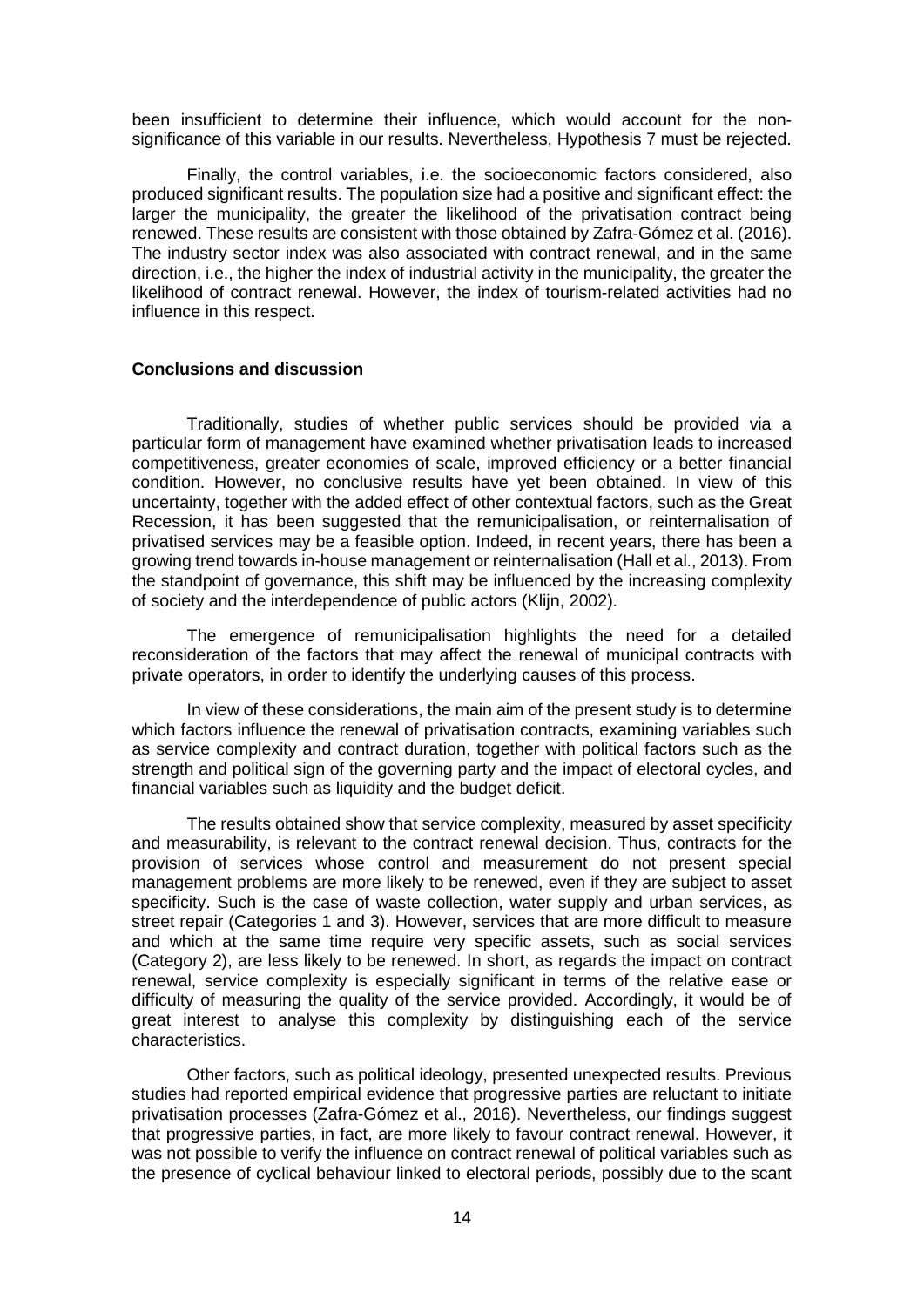presence of electoral processes in the study period considered. For this reason, another interesting line of future research would concern the possible influence of political cycles on the renewal of privatisation contracts and/or on remunicipalisation.

In summary, our results show that in the context of Spanish local government there is a high probability that municipal contracts with private operators will be renewed. We present evidence that the explanatory variables of privatisation do not always act in the same direction as those of contract renewal. Accordingly, the factors that influence the latter decision may also be determinant in the current trend towards a remunicipalisation of public services. These remunicipalisation processes have been considered by Warner and Hefetz (2002), who measured citizen voice and privatisation and found that governments which engage in higher levels of privatisation pay more attention to measures of technical efficiency than to citizen voice.

In view of these considerations, future research in this field should be aimed at determining which other factors may explain the non-renewal of a privatisation contract and either the reversion of service management via reinternalisation (towards public entities, operating either alone or through intermunicipal cooperation) or, in some cases, the suspension of the service.

# **References**

Ashworth J, Geys B and Heyndels B (2005). Government weakness and local public debt development in Flemish municipalities*. International Tax and Public Finance.* 12(4): 395–422.

Aidt TS, Veiga FJ and Veiga LG (2011). Election results and opportunistic policies: A new test of the rational political business cycle model. *Public Choice*. 148(1-2), 21-44.

Balaguer-Coll MT, Prior D and Tortosa-Ausina E (2007). On the determinants of local government performance: A two-stage nonparametric approach. *European Economic Review*. 51(2), 425-451.

Bastida F, Beyaert A and Benito B (2013). Electoral cycles and local government debt management. *Local Government Studies*. 39(1), 107-132.

Bastida F, Guillamón MD and Benito B (2012). Municipal spending in Spain: Spatial approach. *Journal of Urban Planning and Development*. 139(2), 79-93.

Bel G and Fageda X (2006). Between privatization and intermunicipal cooperation: Small municipalities, scale economies and transaction costs. *Urban Public Economics Review.* (6): 13.

Bel G and Fageda X (2007). Why do local governments privatize public services? A survey of empirical studies. *Local Government Studies.* 33(4): 517–534.

Bel G and Fageda X (2009). Factors explaining local privatization: a meta-regression analysis. *Public Choice. 139*(1-2): 105-119.

Bel G and Fageda X (2010). Empirical analysis of solid management waste costs: Some evidence from Galicia, Spain. *Resources, Conservation and Recycling. 54*(3): 187-193.

Bel G and Fageda X (2011). Big guys eat big cakes: Firm size and contracting in urban and rural areas. *International public management journal. 14*(1): 4-26.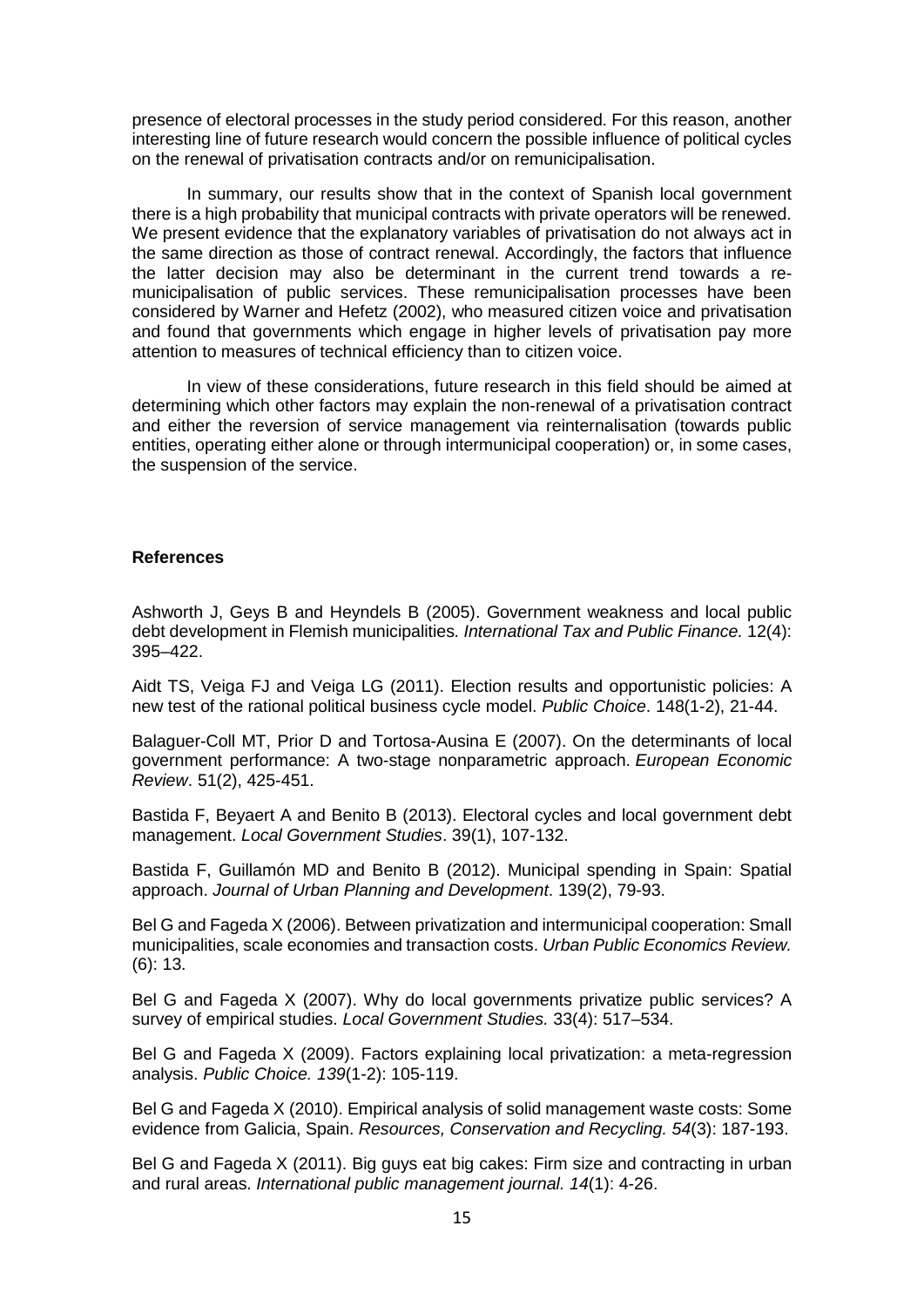Bel G, Fageda X and Warner ME (2010). Is private production of public services cheaper than public production? A meta‐regression analysis of solid waste and water services. *Journal of Policy Analysis and Management. 29*(3): 553-577.

Bel G and Miralles A (2003). Factors influencing the privatisation of urban solid waste collection in Spain. *Urban Studies.* 40(7): 1323–1334.

Berg S and Marques, RC (2011). Quantitative studies of water and sanitation utilities: a benchmarking literature survey. *Water Policy*. 13(5), 591-606.

Bivand R and Szymanski S (2000). Modeling the spatial impact of the introduction of Compulsory Competitive Tendering. *Regional Science and Urban Economics. 30: 203- 219.*

Boyne G (1998). Bureaucratic theory meets reality: Public choice and service contracting in US local government. *Public Administration Review*. 58(6): 474–484.

Brierly A (2004). Issues of scale and transaction costs in city-county consolidation. *Citycounty consolidation and its alternatives: Reshaping the local government landscape*. 55-86.

Brown TL and Potoski M (2003). Transaction costs and institutional explanations for government service production decisions. *Journal of Public Administration Research and Theory. 13*(4): 441-468.

Brown TL and Potoski M (2003b). Managing contract performance: A transaction costs approach. *Journal of Policy Analysis and Management*. 22(2), 275-297.

Brown TL, Potoski M and Van Slyke DM (2006). Managing public service contracts: Aligning values, institutions, and markets. *Public Administration Review. 66*(3): 323-331.

Brown TL, Potoski M and Van Slyke DM (2008). Changing modes of service delivery: How past choices structure future choices. *Environment and Planning C: Government and Policy. 26*(1): 127-143.

Brown TL, Potoski M and Van Slyke D (2015). Managing complex contracts: A theoretical approach. *Journal of Public Administration Research and Theory*. muv004.

Carr JB, LeRoux K, and Shrestha M (2009). Institutional ties, transaction costs, and external service production. *Urban Affairs Review.* 44(3), 403-427.

Christoffersen H and Bo Larsen K (2007). Economies of scale in Danish municipalities: Expenditure effects versus quality effects. *Local Government Studies*. 33(1): 77–95.

CICA (Canadian Institute of Chartered Accountants) (1997). *Indicators of Government Financial Condition*. Toronto: CICA.

Cuadrado-Ballesteros B, García-Sánchez IM and Prado-Lorenzo JM (2012). Effects of different modes of local public services delivery on quality of life in Spain. *Journal of Cleaner Production. 37*: 68-81.

Dijkgraaf E, Gradus RHJM and Melenberg B (2003). Contracting out refuse collection. *Empirical Economics*. 28(3): 553–570.

Domberger S and Jensen P (1997). Contracting out by the public sector: theory, evidence, prospects. *Oxford Review of Economic Policy*. 13(4): 67-78.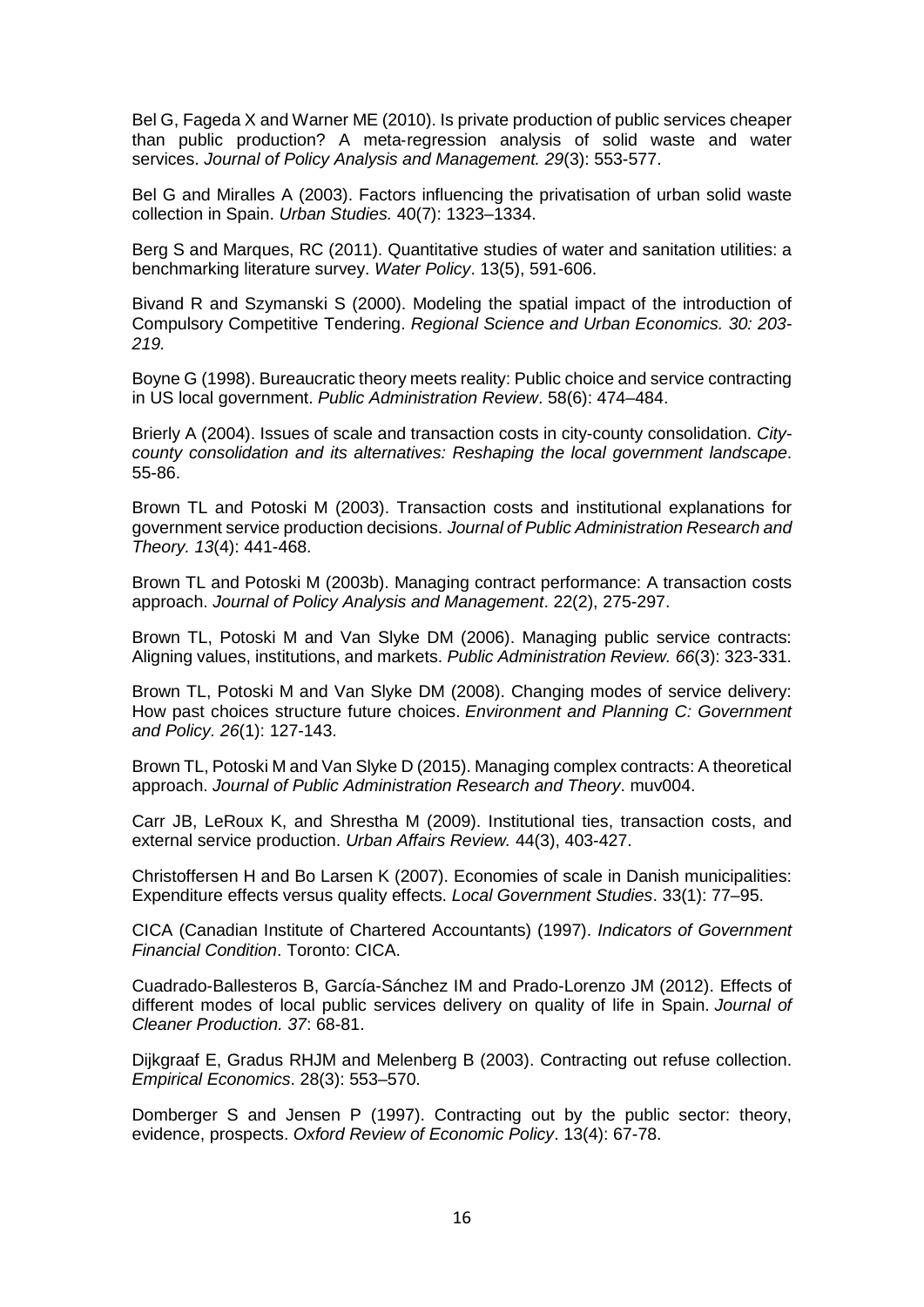Dubin J and Navarro P (1988). How markets for impure public goods organize: The case of household refuse collection. *Journal of Law, Economics and Organization.* 4(2): 217– 241.

GAO (1998). *OMB circular A-76: Oversight and implementation issues*. General Accounting Office, Washington, DC. 98-146.

GAO (2002). *Welfare reform: Interim report on potential ways to strengthen Federal oversight of state and local contracting*. General Accounting Office, Washington, DC. 02- 245.

García-Sánchez IM, Mordán N and Cuadrado-Ballesteros B (2014). Do electoral cycles affect local financial health? *Policy Studies*. 35(6), 533-556.

González-Gómez F and Guardiol J (2009). A duration model for the estimation of the contracting out of urban water management in southern Spain. *Urban Affairs Review*, 44(6), 886-906.

González-Gómez F, Picazo-Tadeo AJ and Guardiola J (2011). Why do local governments privatize the provision of water services? Empirical evidence from Spain. *Public Administration*. 89(2): 471–492.

Gradus R, Dijkgraaf E and Wassenaar M (2014) Understanding mixed forms of refuse collection, privatization, and its reverse. *International Public Management Journal.* 17(3): 328–343.

Greenberg J and Hillier D (1995). *Indicators of financial condition for governments*. In: 5th Conference of Comparative International Governmental Accounting Research, Paris, France.

Groves M, Godsey W and Shulman M (2003). *Evaluating Financial Condition: A Handbook of Local Government* (3rd ed.). Washington, DC: The International City/County Management Association.

Hagen TP and Vabo SI (2005). Political characteristics, institutional procedures and fiscal performance: Panel data analyses of Norwegian local governments, 1991– 1998. *European Journal of Political Research. 44*(1): 43-64.

Hall D, Lobina E and Terhorst P (2013). Re-municipalisation in the early twenty-first century: water in France and energy in Germany. *International Review of Applied Economics.* 27(2): 193-214.

Hart O and Moore J (1999). Foundations of incomplete contracts. *The Review of Economic Studies. 66*(1): 115-138.

Hefetz A and Warner M (2004). Privatization and its reverse: Explaining the dynamics of the government contracting process. *Journal of Public Administration Research and Theory*. 14(2), 171-190.

Hendrick RM (2011). *Managing the Fiscal Metropolis: The Financial Policies, Practices, and Health of Suburban Municipalities.* Washington, DC: Georgetown University Press.

Hodge G (2000). *Privatization: An international review of performance*. Boulder, CO: Westview Press.

Jensen PH and Stonecash RE (2005). Incentives and the efficiency of public sector outsourcing contracts. *Journal of Economics Surveys*. 19:767-787.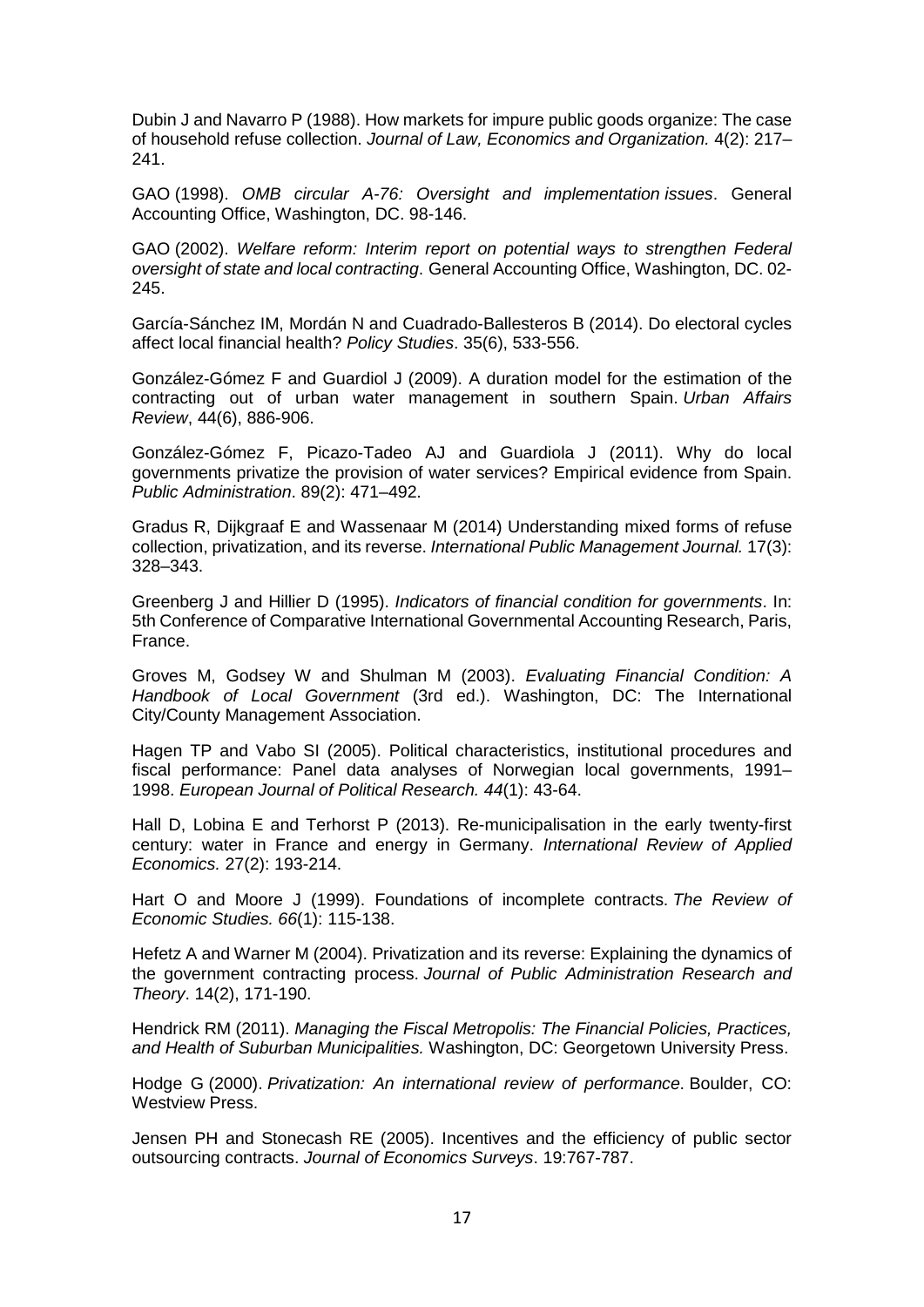Joassart-Marcelli P and Musso J (2005). Municipal service provision choices within a metropolitan area. *Urban Affairs Review. 40*(4): 492-519.

Joskow PL (1987). Contract duration and relationship-specific investments: Empirical evidence from coal markets. *The American Economic Review*. 168-185.

Klein B, Crawford RG, and Alchian AA (1978). Vertical integration, appropriable rents, and the competitive contracting process. *The Journal of Law & Economics*. 21(2), 297- 326.

Klijn EH (2002). Governing networks in the hollow state: contracting out, process management or a combination of the two? *Public Management Review*, 4(2): 149-165.

Klomp J and De Haan J (2012). Banking risk and regulation: Does one size fit all? *Journal of Banking & Finance*. 36(12), 3197-3212.

Lago-Peñas I and Lago-Peñas S (2009). Does the nationalization of party systems affect the composition of public spending? *Economics of Governance*. 10(1), 85-98.

Lane JE (2000). *New Public Management*. Taylor & Francis US.

Levine CH (1978). Organizational decline and cutback management. *Public Administration Review*. 38(4): 316–325.

Máñez J, Pérez-López G, Prior D and Zafra-Gómez JL (2016). Understanding the dynamic effect of contracting out on the delivery of local public services. *Regional Studies*. 50(12): 2069-2080.

Mohr RD, Deller SC and Halstead JM (2010). Alternative methods of service delivery in small and rural municipalities. *Public Administration Review*. 70(6): 894–905.

Morgan DR, Meyer ME and England RE (1981). Alternatives to municipal service delivery: A four-state comparison. *Southern Review of Public Administration*. 184-199.

Nordhaus WD (1975). The political business cycle. *The Review of Economic Studies*. 42(2), 169-190.

Osborne D, and Gaebler T (1992). *Reinventing government: How the entrepreneurial spirit is transforming government*. Reading Mass. Adison Wesley Public Comp.

Pérez-López G, Prior D and Zafra-Gómez JL (2015). Rethinking new public management delivery forms and efficiency: long-term effects in Spanish local government. *Journal of Public Administration Research and Theory. 25*(4): 1157-1183.

Plata-Díaz AM, Zafra-Gómez JL, Pérez-López G and López-Hernández AM (2014). Alternative management structures for municipal waste collection services: The influence of economic and political factors. *Waste Management. 34*(11): 1967-1976.

Rodrigues M, Tavares AF and Araujo JF (2012). Municipal service delivery: The role of transaction cost in the choice between alternative governance mechanisms. *Local Government Studies*. 38(5): 615–638.

Sclar ED (2001). *You don't always get what you pay for: The economics of privatization*. Cornell University Press.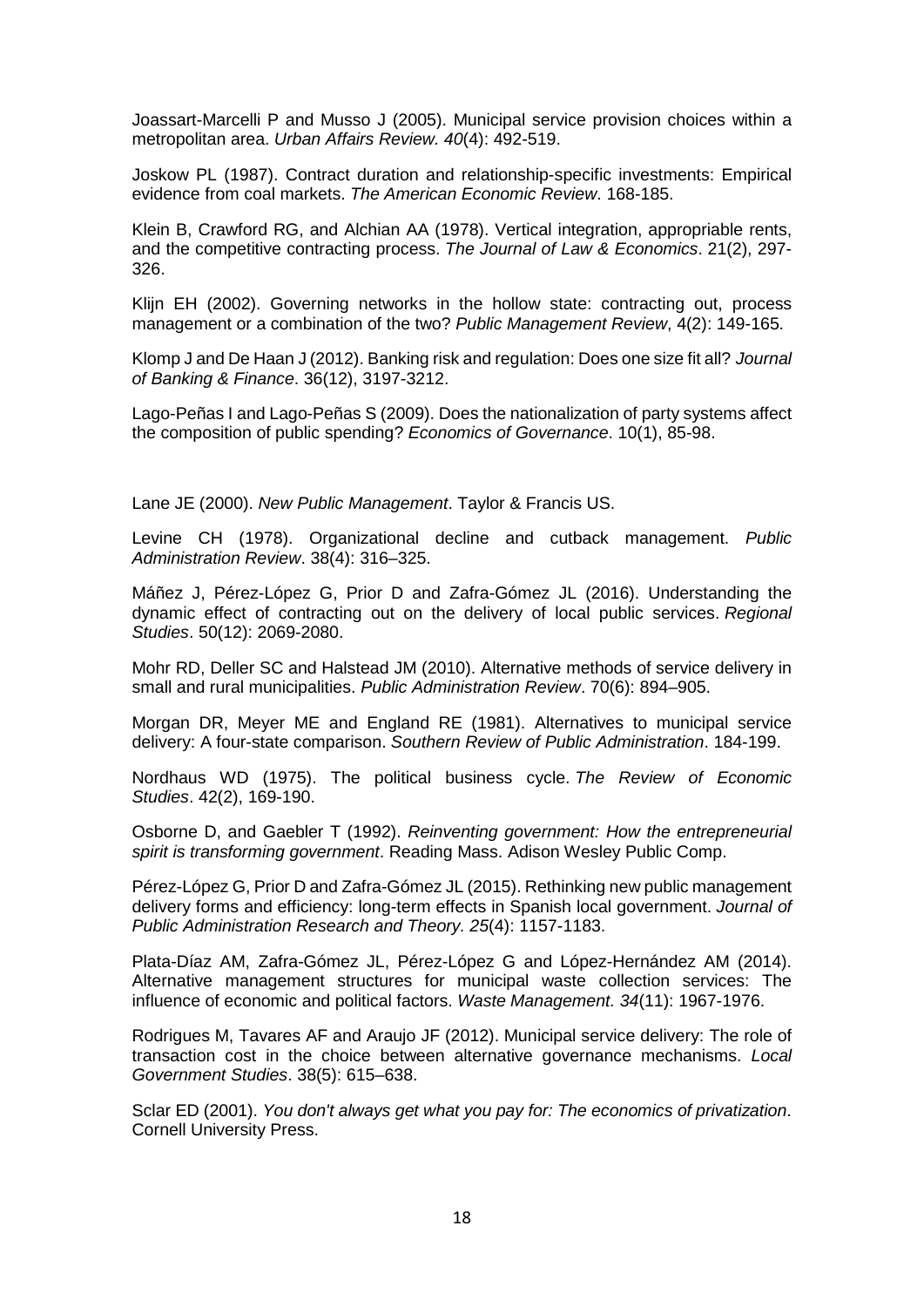Shrestha M and Feiock R (2004). *Do Cities Cooperate in Local Public Goods Supply? A Transaction Cost and Social Exchange Explanation*. Association for Public Policy Analysis and Management, Atlanta, GA October, 28-30.

Simões P and Marques RC (2012). Influence of regulation on the productivity of waste utilities. What can we learn with the Portuguese experience? *Waste Management*. 32(6), 1266-1275.

Stein RM (1990). *Urban alternatives: Public and private markets in the provision of local services*. Univ of Pittsburgh Pr.

Stevens BJ (1978). Scale, market structure, and the cost of refuse collection. *The Review of Economics and Statistics*. 438-448.

Tadelis S (2002). Complexity, flexibility, and the make-or-buy decision. *The American Economic Review. 92*(2): 433-437.

Tavares AF and Camöes PJ (2007). Local service delivery choices in Portugal: A political transaction costs framework. *Local Government Studies. 33*(4): 535-553.

Van Slyke DM (2003). The mythology of privatization in contracting for social services. *Public Administration Review*. 63(3), 296-315.

Warner ME and Bel G (2008). Competition or monopoly? Comparing privatization of local public services in the US and Spain. *Public Administration*. 86(3), 723-735.

Warner M and Hefetz A (2002). Applying market solutions to public services: an assessment of efficiency, equity, and voice. *Urban Affairs Review*. 38(1), 70-89.

Warner M and Hefetz A (2012). Insourcing and outsourcing: the dynamics of privatization among US municipalities 2002-2007. *Journal of the American Planning Association.* 78(3): 313-327.

Williamson OE (1981). The economics of organization: The transaction cost approach. *American journal of sociology*. 548-577.

Williamson OE (1991). Comparative economic organization: The analysis of discrete structural alternatives. *Administrative Science Quarterly*. 269-296.

Zafra-Gómez JL, López-Hernández AM and Hernández-Bastida A (2009a). Evaluating financial performance in local government: Maximising the benchmarking value. *International Review of Administrative Science.* 75(1): 151–167.

Zafra-Gómez JL, López-Hernández AM and Hernández-Bastida A (2009b). Developing a model to measure financial condition in local government: Evaluating service quality and minimizing the effects of the socioeconomic environment: An application to Spanish municipalities. *American Review of Public Administration*. 39(4): 425–449.

Zafra-Gómez JL, López-Hernández AM and Hernández-Bastida A (2009c). Developing an alert system for local governments in financial crisis. *Public Money and Management.* 29(3): 175–181.

Zafra-Gómez JL, Antonio M and Muñiz P (2010). Overcoming cost-inefficiencies within small municipalities: improve financial condition or reduce the quality of public services? *Environment and Planning C: Government and Policy.* 28(4), 609-629.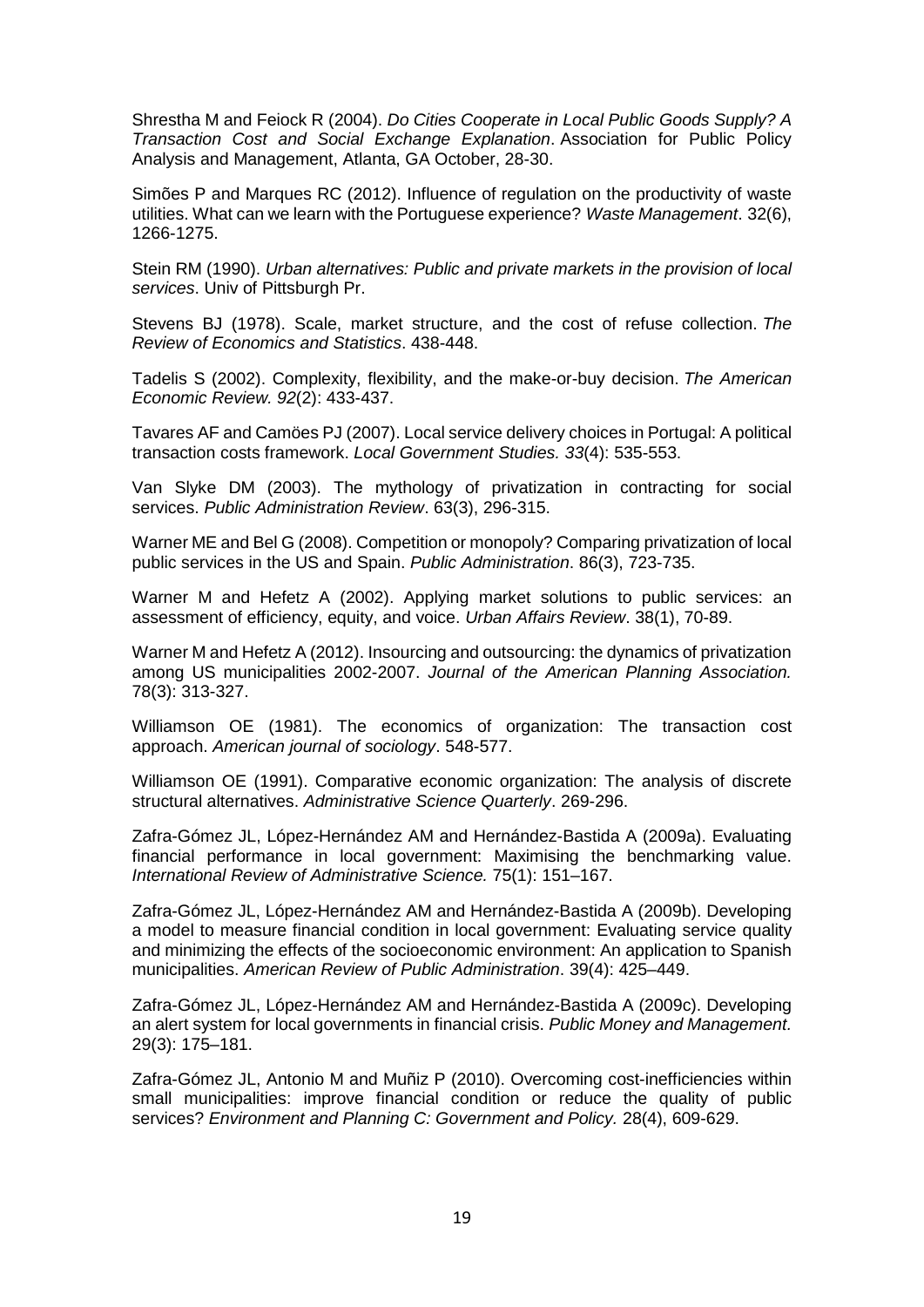Zafra-Gómez JL, López-Hernández AM, Plata-Díaz AM and Garrido-Rodríguez JC (2016a). Financial and political factors motivating the privatisation of municipal water services. *Local Government Studies*. 42(2): 287-308.

Zafra-Gómez JL, Pedauga LE, Plata-Díaz AM and López-Hernández, AM (2014). Do local authorities use NPM delivery forms to overcome problems of fiscal stress? *Spanish Journal of Finance and Accounting/Revista Española de Financiación y Contabilidad*. *43*(1): 21-46.

Zafra-Gómez JL, Plata-Díaz AM, Pérez-López G and López-Hernández AM (2016b). Privatisation of waste collection services in response to fiscal stress in times of crisis. *Urban Studies*. 53(10): 2134-2153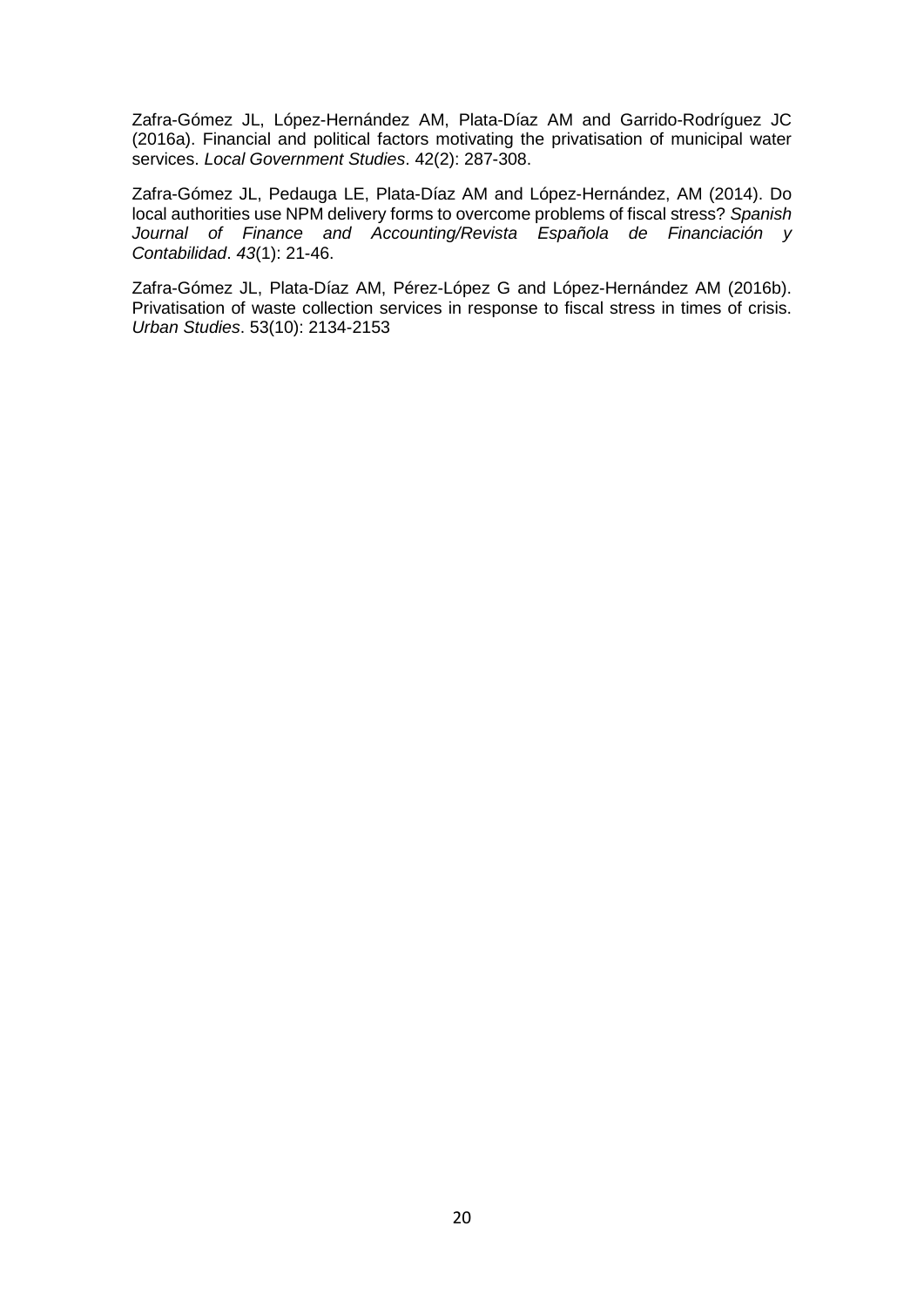## <span id="page-20-0"></span>**Annex 1**

-

# **Table 1. Matrix of correlations. [a](#page-20-0)**

|                      |            |              |              |                                                                  |             |               |               |             |             |               |                                      |                 | Popu  |
|----------------------|------------|--------------|--------------|------------------------------------------------------------------|-------------|---------------|---------------|-------------|-------------|---------------|--------------------------------------|-----------------|-------|
|                      | Renewal    |              |              | Category1 Category2 Category3 Category4 Duration Liquidity NFBRI |             |               |               |             |             |               | <b>Threepost Twopost Orientation</b> | <b>Strength</b> | (log) |
| Renewal              |            |              |              |                                                                  |             |               |               |             |             |               |                                      |                 |       |
| Category1            | $-0.0017$  |              |              |                                                                  |             |               |               |             |             |               |                                      |                 |       |
| Category2            | 0.0207     | $-0.515***$  |              |                                                                  |             |               |               |             |             |               |                                      |                 |       |
| Category3            | 0.0032     | $-0.296***$  | $-0.4358***$ |                                                                  |             |               |               |             |             |               |                                      |                 |       |
| Category4            | $-0.0346$  | $-0.2072***$ | $-0.305***$  | $-0.1754***$ 1                                                   |             |               |               |             |             |               |                                      |                 |       |
|                      |            |              |              |                                                                  |             |               |               |             |             |               |                                      |                 |       |
| <b>Duration</b>      | 0.0998***  | $0.0545**$   | $-0.1048***$ | $0.1076***$                                                      | $-0.0483**$ |               |               |             |             |               |                                      |                 |       |
| Liquidity            | $-0.0176$  | $-0.0212$    | $-0.0283$    | $0.0553**$                                                       | 0.0038      | $0.1486***$ 1 |               |             |             |               |                                      |                 |       |
| <b>NFBRI</b>         | $-0.0376$  | 0.0094       | $-0.0025$    | 0.0217                                                           | $-0.037$    | $-0.0214$     | $0.0962***$ 1 |             |             |               |                                      |                 |       |
| <b>Threepost</b>     | 0.0175     | $-0.0455*$   | 0.0011       | 0.0082                                                           | $0.0516**$  | $0.0837***$   | $0.2612***$   | -0.082***   |             |               |                                      |                 |       |
| <b>Twopost</b>       | $-0.0042$  | 0.0126       | 0.0076       | 0.0016                                                           | $-0.0318$   | $-0.0568**$   | -0.0364       | $0.2348***$ | $-0.323***$ |               |                                      |                 |       |
| Orientation   0.0337 |            | $0.0408*$    | $-0.0363$    | $-0.0283$                                                        | 0.0365      | $0.0732***$   | 0.1111***     | $-0.0095$   | $0.1091***$ | $-0.0489**$ 1 |                                      |                 |       |
| <b>Strength</b>      | $0.0548**$ | $-0.0096$    | 0.0142       | 0.018                                                            | $-0.0322$   | 0.0248        | $-0.0592**$   | $-0.03$     | $0.0792***$ |               | $0.0734***$ -0.1364***               |                 |       |

a.The continuous variables in the estimated model were subjected to an outlier treatment process, by the Winsorisation technique. This procedure was developed, inter alia, by Barnett and Lewis (1994) and Tukey (1962). With this technique, extreme values (upper and lower) are replaced by the closest values located below or above them.